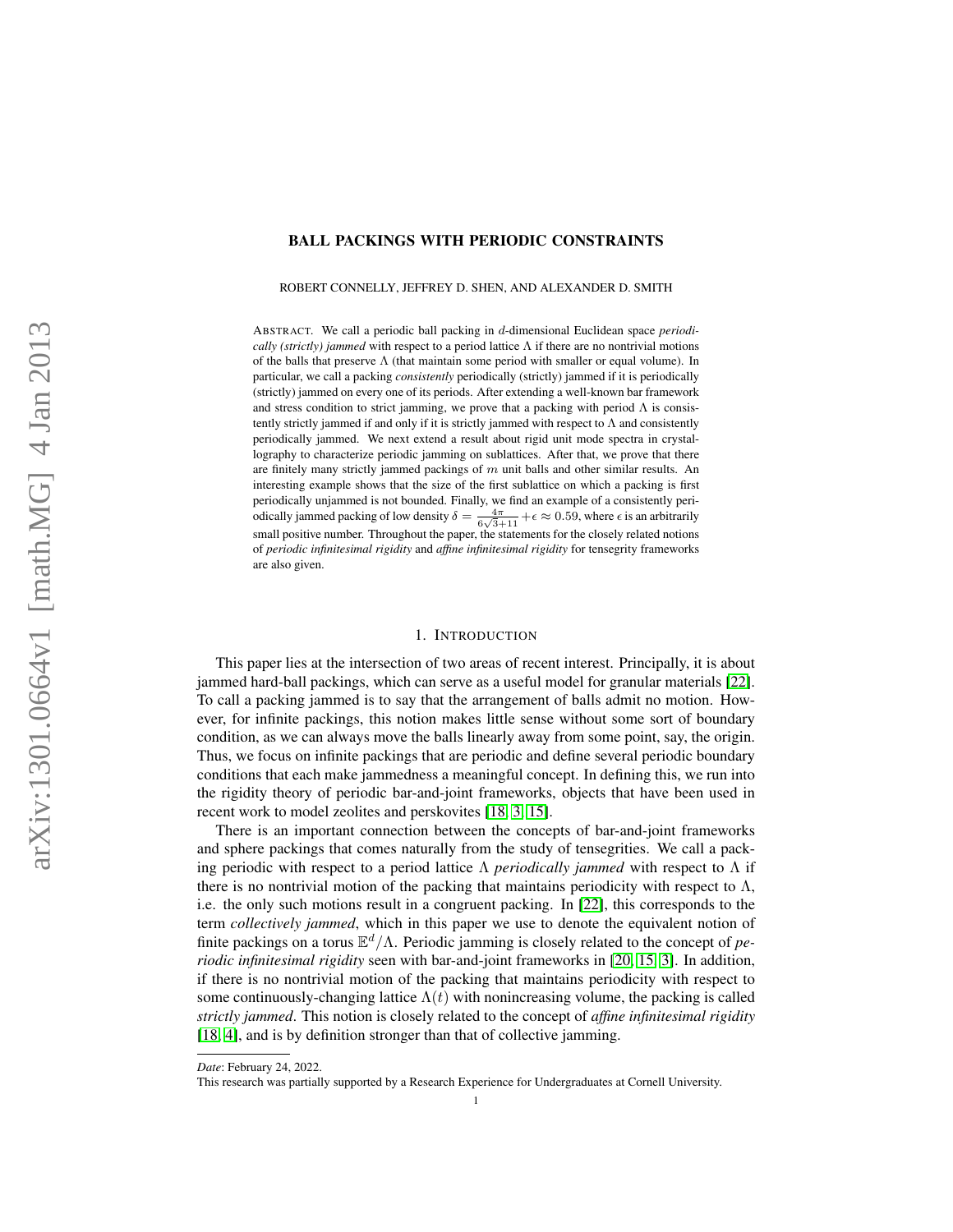The connection between periodic jamming for packings and periodic infinitesimal rigidity for bar-and-joint frameworks is commonly made by reducing the first condition to a tensegrity framework with points at the centers of the balls and edges, called struts, between tangent balls that are constrained to not decrease in length [\[7,](#page-20-2) [6,](#page-20-3) [5\]](#page-20-4). From a classic result in [\[21\]](#page-21-4), it can be shown that periodic infinitesimal rigidity on tensegrities reduces to periodic infinitesimal rigidity of the corresponding bar framework and the existence of a negative equilibrium stress on the tensgrity. In [\[9,](#page-20-5) [6\]](#page-20-3), strict jamming again reduces to an infinitesimal condition on the tensegrity as well as the lattice. Our first main theorem proves a variant of the bar and stress condition for strict jamming and affine infinitesimal rigidity.

In this discussion, one should note that a packing or framework can be periodic with respect to a number of lattices, not just some arbritrary lattice Λ. In fact, there are a number of examples of periodic packings and frameworks that are jammed and periodically infinitesimally rigid with respect to some lattices but not others [\[6\]](#page-20-3). Thus, we also look at periodic boundary conditions that do not reference a specific lattice, calling a packing *consistently* periodically or strictly jammed if it is periodically or strictly jammed on all of its period lattices. We use similar terminology with regards to frameworks, although other terms have been given, such as *periodically infinitesimally ultrarigid* for our term *consistently periodically infinitesimally rigid* [\[2\]](#page-20-6). We prove that a periodic framework is *consistently affinely infinitesimally rigid* if and only if it is affinely infinitesimally rigid and consistently periodically infinitesimally rigid. The bar and stress condition for strict jamming gives the packing analogue: consistent strict jamming is equivalent to an arbitrary strict jamming and consistent periodic jamming.

Thus, we now consider consistent periodic jamming and the closely related problem of considering sublattices of a periodically jammed packing. The RUM spectrum used to find "flexible modes" of crystals modeled as ball-and-joint frameworks [\[23,](#page-21-5) [10,](#page-20-7) [17,](#page-21-6) [19\]](#page-21-7) gives a way to characterize periodic infinitesimal ridigity on certain sublattices. We formalize this result and apply it to characterize all periodic jamming on all sublattices of a packing.

We then give a number of finiteness results on taking sublattices of a periodic packing. Most prominently, there are only finitely many strictly jammed packings with the number and radii of the translationally distinct balls fixed. We also give an interesting twenty-disk packing that can be made first unjammed on unboundedly large sublattices. Furthermore, a realization of the packing's bar framework is consistently infinitesimally rigid, but not *phase periodically infinitesimally rigid*, a notion borrowed from [\[19\]](#page-21-7). The calculations require an idea borrowed from *parallel drawing* in [\[8\]](#page-20-8). We consider infinitesimal movement of the tensegrity as motions of the edges instead of motions of the points, and so we call it an *infinitesimal edge flex*. This notion is used to find consistently periodically jammed packing with the low density  $\delta = \frac{4\pi}{6\sqrt{2}}$  $\frac{4\pi}{6\sqrt{3}+11} + \epsilon \approx 0.58742$ , where  $\epsilon$  is an arbitrarily small positive number.

In Section 2 and 3, we develop formal definitions regarding packings, and give some basic results from rigidity theory. In Section 4 and 5, we prove the bar and stress condition for strictly jammed packings, give a proof of the theorem concerning consistent strict jamming is given, and add some relevant discussion. In Section 6 and 7, we characterize periodic jamming on sublattice of a packing. Section 8 and 9 define an edge flex and give the low-density and twenty-disk packing examples. Appendix A gives the full calculation for the twenty-disk packing.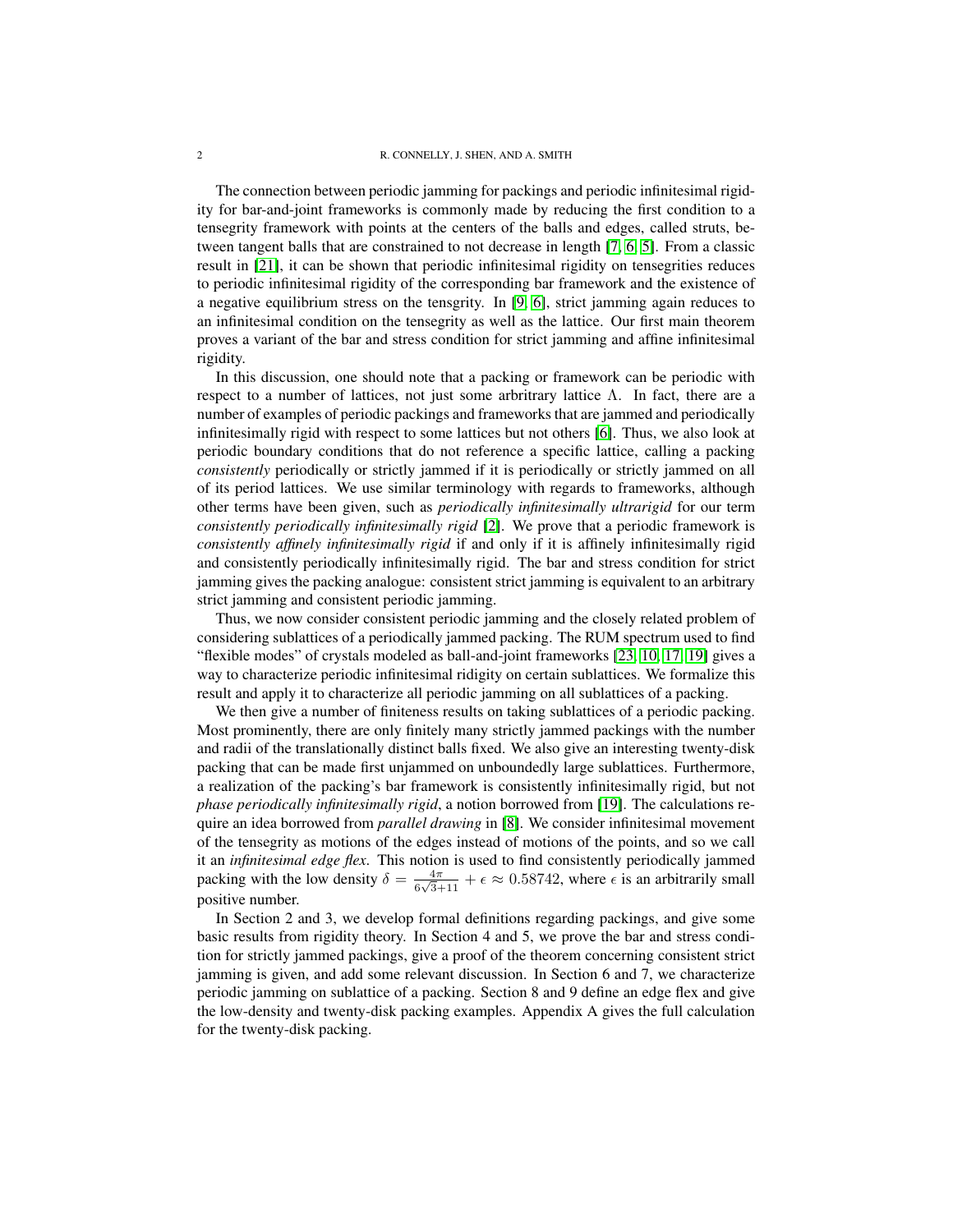#### 2. DEFINITIONS AND NOTATION

We consider *packings* of balls in the Euclidean space  $\mathbb{E}^d$  with disjoint interiors. For any basis  $B = \{g_1, \ldots, g_d\}$  of  $\mathbb{E}^d$ , let  $\Lambda(B) = \{\lambda_1 g_1 + \cdots + \lambda_d g_d \mid \lambda_i \in \mathbb{Z}\}$  be the lattice composed of all integral linear combinations of vectors in  $B$ . A packing  $P$  is said to be *periodic* with respect to a lattice  $\Lambda$  if translations by elements in  $\Lambda$  lead to an identical packing; Λ is then called a *period*. Λ acts as an automorphism group of the packing, and we require that the packing has finitely many orbits of balls under Λ. There can be infinitely many orbits if there are vanishingly small balls, but in this paper we explicitly do not call such ill-behaved arrangements periodic packings. A periodic packing is called *periodically jammed* with respect to  $\Lambda$  if the only continuous motions of the balls maintaining  $\Lambda$  as a period result in a congruent packing.

We can consider packings periodic with respect to a lattice  $\Lambda$  as a finite packing on the torus  $\mathbb{T}^d(\Lambda) = \mathbb{E}^d/\Lambda$ . A packing on the torus is called *collectively jammed* if the only continuous motions of the balls result in a congruent packing. Since the only continuous isometries of the torus  $\mathbb{T}^d(\Lambda)$  are translations, a packing on  $\mathbb{T}^d(\Lambda)$  is collectively jammed if and only if the only continuous motions are translations of the entire packing. Thus, a periodic packing in  $\mathbb{E}^d$  is periodically jammed with respect to  $\Lambda$  if and only if the only continuous motions maintaining the same period are translations of the entire packing. Note that a packing in  $\mathbb{E}^d$  is periodically jammed with respect to  $\Lambda$  if and only if the corresponding packing on  $\mathbb{T}^d(\Lambda)$  is collectively jammed.

We say that a packing in  $\mathbb{E}^d$  is *consistently* periodically jammed if it is periodically jammed with respect to every period  $\Lambda$  that it has. Analogously, we can say that a packing on the torus  $\mathbb{T}^d(\Lambda)$  is *consistently* collectively jammed if it is collectively jammed on every finite cover of the torus,  $\mathbb{T}^d(\Lambda')$ ,  $\Lambda'$  a sublattice of  $\Lambda$ . With the proposition below, we see that consistent collective jamming and consistent periodic jamming are compatible.

<span id="page-2-0"></span>**Proposition 2.1.** A packing in  $\mathbb{E}^d$  that is periodic with respect to  $\Lambda$  is consistently peri*odically jammed if and only if it is periodically jammed with respect to every sublattice of* Λ*.*

If the lattice is generated by the basis  $B = \{g_1, \ldots, g_d\}$ , then the fundamental region of the period has volume

$$
Vol(\mathbb{T}^d(\Lambda(B))) = \det(g_1, g_2, \dots, g_d).
$$
 (2.1)

A periodic packing is called *strictly jammed* with respect to period Λ if the only continuous motions of the balls, allowing the period to change continuously without increasing its volume, result in packings congruent to the original. Similarly, define a periodic packing to be *consistently strictly jammed* if it is strictly jammed with respect to every period. We note that Proposition [2.1](#page-2-0) can be generalized to this; a packing periodic with respect to  $\Lambda'$  is consistently strictly jammed if it is strictly jammed with respect to every sublattice of  $\Lambda'$ .

The *density* of a periodic packing is the total volume of the balls in a period divided by the volume of the period.

### 3. RESULTS FROM RIGIDITY THEORY

We define an *abstract tensegrity* to be a simple graph  $G = (V; B, C, S)$  with countable vertices  $V$  each of finite degree and edges  $E$  being the disjoint union of subsets  $B, C$ , and S, which are referred to as the set of *bars*, *cables*, and *struts*, respectively. As in Definition 2.1 from [\[4\]](#page-20-1), we may define an abstract tensegrity  $G$  to be d-periodic with respect to  $\Gamma$  if  $\Gamma$  is a free abelian group of automorphisms of G with rank d having no fixed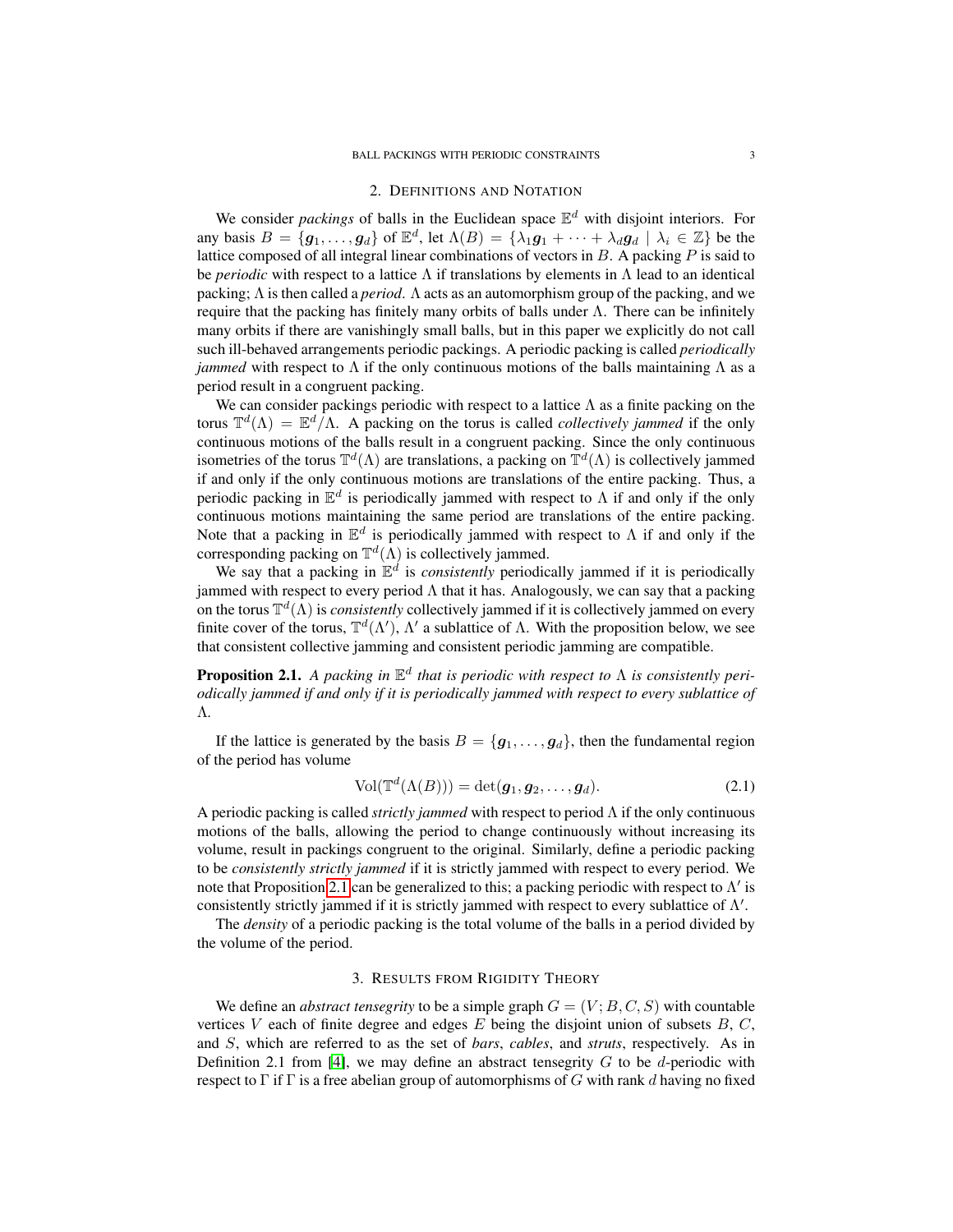points and a finite number of vertex orbits. Note here that elements in  $\Gamma$  are also required to preserve membership of edges in  $B, C$ , and  $S$ .

Then, let a *tensegrity*  $(G, p)$  be a realization of an abstract tensegrity  $G = (V; B, C, S)$ in  $\mathbb{E}^d$  formed by assigning each vertex  $v_i$  in V to the point  $p_i$  in the countable sequence  $p = (p_1, p_2, \ldots)$ . It is useful to consider the edges in  $E = B \cup C \cup S$  as directed edges  $e_k = p_j - p_i$  between i and j. We can then constrain each *cable* to not increase in length, *bar* to stay the same in length, and *strut* to not decrease in length. A tensegrity is *rigid* if the only continuous motions of the points obeying the constraints result in a congruent configuration.

Now, a tensegrity  $(G, p)$  in  $\mathbb{E}^d$  is said to be *periodic* with respect to a lattice  $\Lambda$  if  $G$ is d-periodic with respect to  $\Gamma$  and  $\Lambda$  is an automorphism group of the set of members of p, acting on p as Γ does on V . A periodic tensegrity is *periodically rigid* if the only continuous motions of the points that maintain the period  $\Lambda$  and obey the constraints result in a congruent configuration, i.e. translations of the entire tensegrity.

We can consider tensegrities on  $\mathbb{T}^d(\Lambda)$  as a finite sequence of points  $\mathbf{p} = (\mathbf{p}_1, \dots, \mathbf{p}_n)$ and edges between points represented by vectors  $e_k$  in the sequence  $e = (e_1, \ldots, e_{|E|})$ . Since each  $e_k$  is directed, we denote such a tensegrity as  $(G, p, e)$  where G is a finite directed multigraph with sets of bars, cables, and struts that are symmetric, i.e. containing  $(u, v)$  if and only if containing  $(v, u)$ . A tensegrity  $(G, p, e)$  on  $\mathbb{T}^d(\Lambda)$  is rigid if and only if the only continuous motions of the points that obey the constraints are continuous translations of the entire tensegrity.

Now let the *graph of the packing* denote the graph where vertices are placed at disk centers and edges are placed between the centers of tangent disks. We next define the *corresponding strut tensegrity* as in [\[7,](#page-20-2) [5\]](#page-20-4); every edge in the graph of the packing becomes a strut in the corresponding tensegrity, preventing the edges from decreasing in length. Since there are only finitely many points and edges in a packing on a torus  $\mathbb{T}^d(\Lambda)$ , the packing and the strut tensegrity are related in the following way.

<span id="page-3-0"></span>Theorem 3.1. *Given a packing* P *in* E <sup>d</sup> *periodic with respect to the lattice* Λ*, the following are equivalent:*

- (a) P *is periodically jammed with respect to* Λ*.*
- (b) *The corresponding packing on*  $\mathbb{T}^d(\Lambda)$  *is collectively jammed.*
- (c) The corresponding strut tensegrity on  $\mathbb{E}^d$  is periodically rigid with respect to  $\Lambda$ .
- (d) The corresponding strut tensegrity on  $\mathbb{T}^d(\Lambda)$  is rigid.

We omit the proof of this easy theorem.

Therefore, we consider a tensegrity  $(G, p, e)$  on a torus  $\mathbb{T}^d(\Lambda)$ . An *infinitesimal flex*  $p'$ of G is a sequence of vectors  $(p'_1, \ldots, p'_n)$  in  $\mathbb{E}^d$  such that for every edge  $e_k$  connecting  $\boldsymbol{p}_i$  to  $\boldsymbol{p}_j$  in  $\mathbb{T}^d(\Lambda),$ 

<span id="page-3-2"></span>
$$
\mathbf{e}_{k} \cdot (\mathbf{p}'_{j} - \mathbf{p}'_{i}) \begin{cases} = 0, & \text{if } \mathbf{e}_{k} \in B \\ \leq 0, & \text{if } \mathbf{e}_{k} \in C \\ \geq 0, & \text{if } \mathbf{e}_{k} \in S \end{cases}
$$
 (3.1)

On a torus, an infinitesimal flex is called *trivial* if  $p'_1 = \cdots = p'_n$ . A tensegrity is *infinitesimally rigid* if the only flexes are trivial. We recall the following theorem, whose proof is split between [\[21\]](#page-21-4) and [\[6\]](#page-20-3).

<span id="page-3-1"></span>**Theorem 3.2.** A tensegrity  $(G, p, e)$  on  $\mathbb{T}^d(\Lambda)$  is rigid if it is infinitesimally rigid. The *converse is true if*  $(G, p, e)$  *is a strut tensegrity.*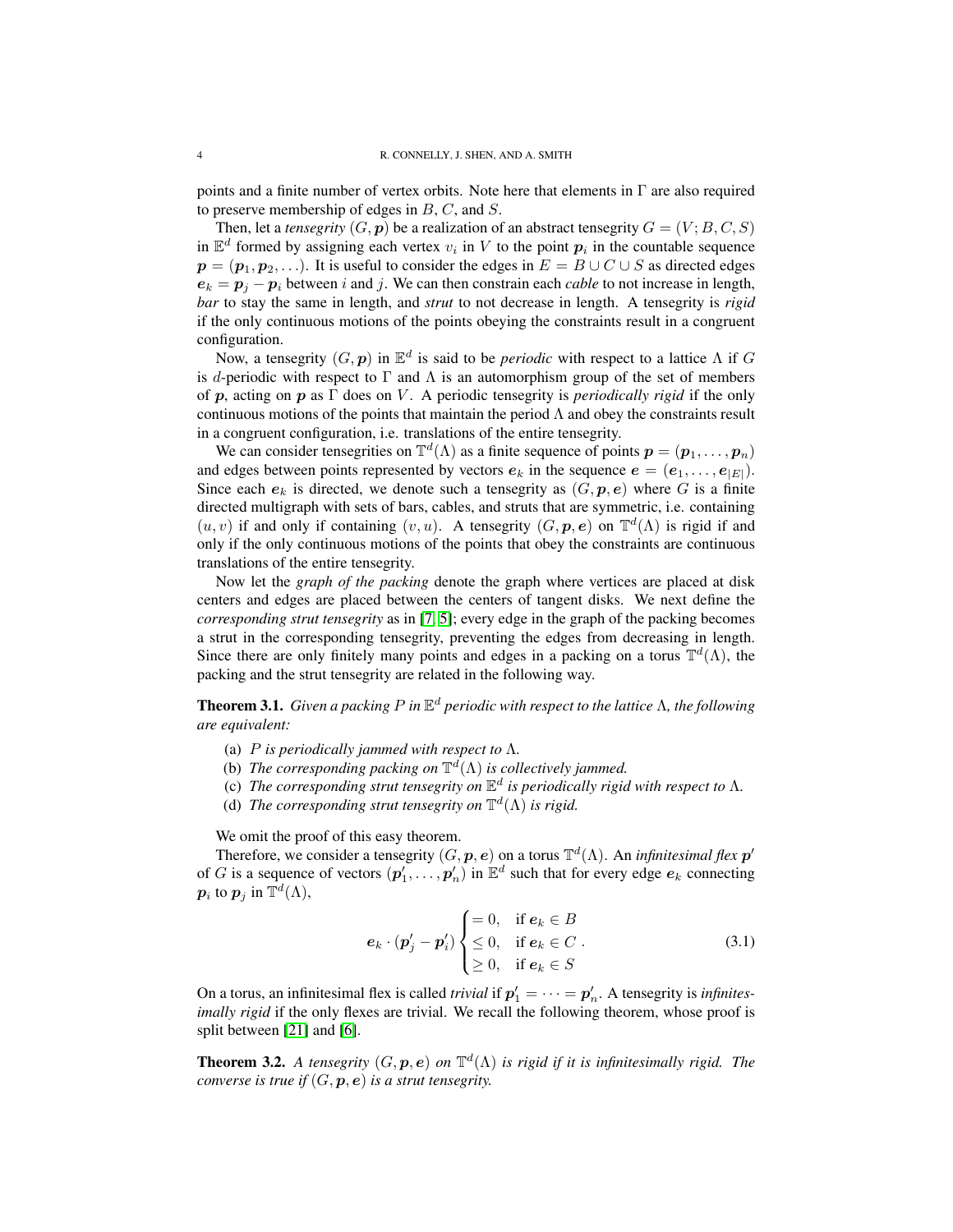A *stress* on a tensegrity is a sequence of scalar weights assigned to the edges  $e_k$  such that the weight is negative on struts and positive on cables and so that the stresses on symmetric edges  $e_k$  and  $-e_k$  are the same. A stress  $(\omega_1, \ldots, \omega_{|E|})$  is called an *equilibrium stress* if for every vertex  $p_i$ ,

<span id="page-4-2"></span>
$$
\sum_{\mathbf{e}_k \in E_j} \omega_k \mathbf{e}_k = 0 \tag{3.2}
$$

where  $E_i$  is the set of edges starting at  $p_i$ . The notion of a stress gives an intuition for a version of Farkas' Lemma from [\[21\]](#page-21-4).

<span id="page-4-0"></span>**Lemma 3.3.** Suppose 
$$
Y = {\mathbf{y}_1, ..., \mathbf{y}_k} \subset \mathbb{R}^d
$$
. Then the set  

$$
Y^+ = {\mathbf{\mu} \in \mathbb{E}^d \mid \mathbf{\mu} \cdot \mathbf{y} \geq 0, \text{ for all } \mathbf{y} \in Y}
$$
(3.3)

is the orthogonal complement  $Y^\perp$  of  $Y$  if and only if there exist positive scalars  $\lambda_1,\ldots,\lambda_k$ such that  $\sum_{i=1}^{k} \lambda_i \boldsymbol{y}_i = 0$ . Otherwise,  $Y^+$  strictly contains  $Y^{\perp}$ .

Lemma [3.3](#page-4-0) can be directly applied in the same manner as Theorem 5.2 from [\[21\]](#page-21-4) to tensegrities on  $\mathbb{T}^d(\Lambda)$  to obtain a bar and stress decomposition of infinitesimal rigidity on the quotient torus.

<span id="page-4-1"></span>**Theorem 3.4.** A tensegrity on  $\mathbb{T}^d(\Lambda)$  is infinitesimally rigid if and only if the corresponding *bar tensegrity is infinitesimally rigid and there is an equilibrium stress.*

Therefore, as a result of Theorems [3.1,](#page-3-0) [3.2,](#page-3-1) and [3.4,](#page-4-1) we have the following main theorem from rigidity theory.

<span id="page-4-4"></span>**Theorem 3.5.** A packing on  $\mathbb{T}^d(\Lambda)$  is collectively jammed if and only if the corresponding *bar tensegrity is infinitesimally rigid and there is an equilibrium stress on the corresponding strut tensegrity*  $(G, \mathbf{p}, \mathbf{e})$ *.* 

# 4. STRICTLY JAMMED PACKINGS

Let  $(G, p)$  be a tensegrity in  $\mathbb{E}^d$  periodic with respect to the lattice  $\Lambda$ . In this section, we develop a number of results about the strict infinitesimal rigidity of  $(G, p)$  with respect to the lattice Λ. Now, it is convenient to denote such a periodic tensegrity as  $(G, p, \Lambda)$ , where  $p = (p_1, \ldots, p_n)$  and  $\Lambda$  generate all other points  $p_{(k,\lambda)} = p_k + \lambda$ , where  $\lambda \in \Lambda$ . Thus, in this section, all notions and statements of infinitesimal flexibility and rigidity are assumed to be made with respect to the given  $\Lambda$ . However, one should note that the results hold more generally for any period lattice of  $(G, \mathbf{p})$ .

Consider a sequence of vectors  $p' = (p'_1, \ldots, p'_n)$  and a linear transformation A of  $\mathbb{E}^d$ . In an equivalent definition to that from [\[18\]](#page-21-1), Call  $(p', A)$  an *affine infinitesimal flex* of  $(G, \mathbf{p}, \Lambda)$  if for any edge  $\mathbf{e}_k$  connecting  $\mathbf{p}_{(i,0)}$  to  $\mathbf{p}_{(j,\lambda)}$ ,

<span id="page-4-3"></span>
$$
\boldsymbol{e}_k \cdot (\boldsymbol{p}'_j - \boldsymbol{p}'_i + Ae_k) \begin{cases} = 0, & \text{if } \boldsymbol{e}_k \in B \\ \leq 0, & \text{if } \boldsymbol{e}_k \in C \\ \geq 0, & \text{if } \boldsymbol{e}_k \in S \end{cases}
$$
 (4.1)

where  $e_k = p_{(j,\lambda)} - p_{(i,0)}$ . Note here that it is convenient for us to consider the set of edges E as a finite sequence of vectors  $e_k$  starting from points  $p_{(i,0)} = p_i$ , since periodicity forces all other edges to behave similarly.

This is a variant of the definition of an affine infinitesimal flex from [\[18\]](#page-21-1), where the condition was instead on  $e_k \cdot (p'_j - p'_i + A\lambda)$ . We see affine infinitesimal flexes of the two types correspond with each other. If  $(p', A)$  is an affine infinitesimal flex under our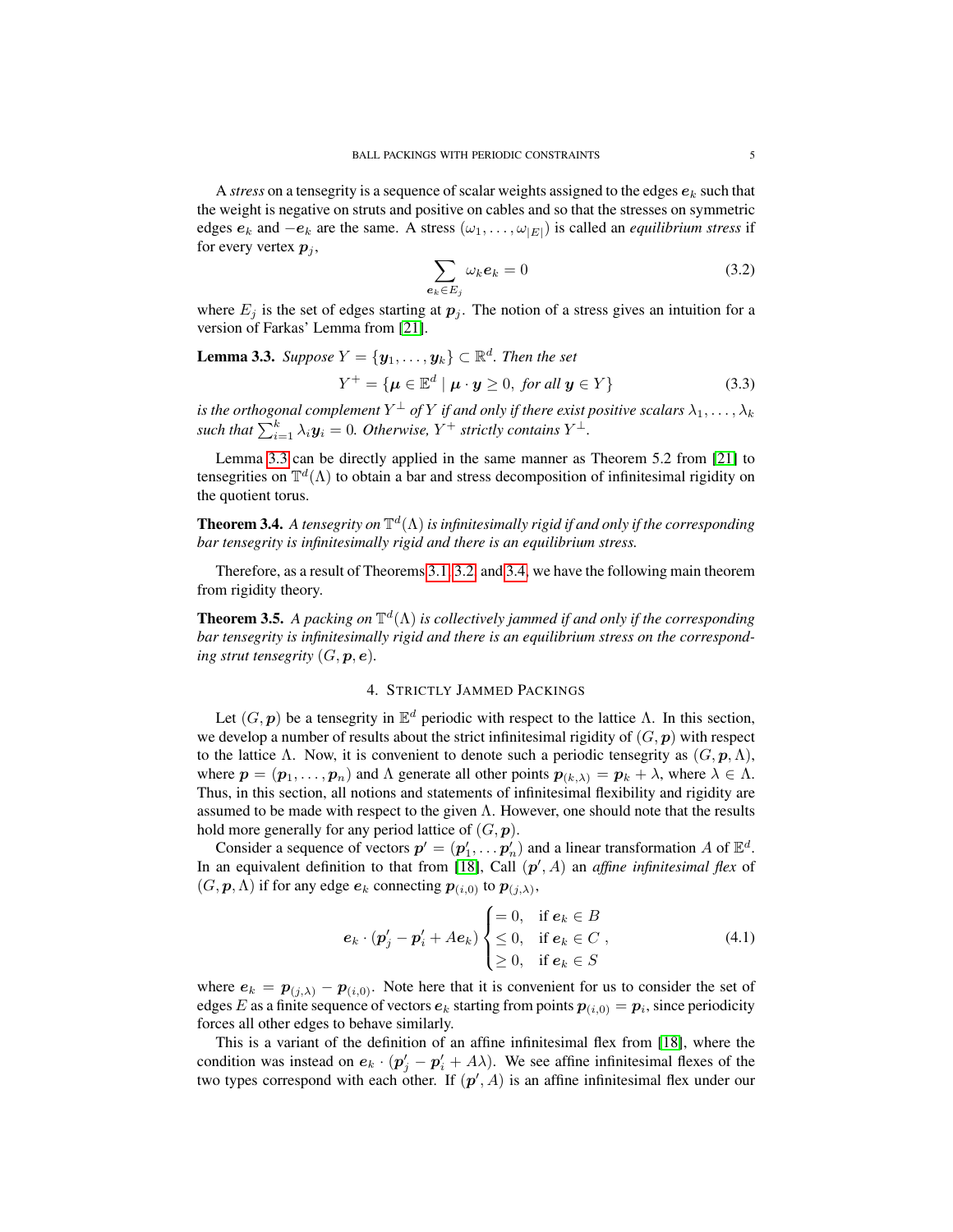definition, then the flex  $(q', A)$  defined by  $q'_i = p'_i + Ap_{(i,0)}$  is an affine infinitesimal flex by Power's definition.

If  $\Lambda$  is generated by basis vectors  $g_1, \ldots, g_d$ , then we can consider the change of basis matrix  $T = (\mathbf{g}_1 \dots \mathbf{g}_d)$ . T has an inverse  $T^{-1}$  with rows  $\mathbf{h}_i^T$ . We see  $\mathbf{g}_i \cdot \mathbf{h}_j$  is one if  $i = j$  and is zero otherwise. The infinitesimal flex of the lattice generators are given by the matrix  $T' = (\mathbf{g}'_1 \dots \mathbf{g}'_d) = AT$ , where we have used  $\mathbf{g}'_i$  to represent the  $i^{th}$  column of the matrix. Then we can alternatively call  $(p', g')$  an affine infinitesimal flex if it satisfies

$$
\boldsymbol{e}_k \cdot (\boldsymbol{p}'_j - \boldsymbol{p}'_i + \lambda_{k1} \boldsymbol{g}'_1 + \cdots + \lambda_{kd} \boldsymbol{g}'_d) \begin{cases} = 0, & \text{if } \boldsymbol{e}_k \in B \\ \leq 0, & \text{if } \boldsymbol{e}_k \in C \\ \geq 0, & \text{if } \boldsymbol{e}_k \in S \end{cases}
$$
 (4.2)

for each  $e_k$ , where we have taken  $e_k = \lambda_{k1}g_1 + \cdots + \lambda_{kd}g_d$ . We see that  $h_m \cdot e_k = \lambda_{km}$ . The infinitesimal area condition of strict jamming, which holds that

$$
0 \ge \frac{1}{\det(T)} \left. \frac{d}{dt} \det(T + tAT) \right|_{t=0} \tag{4.3}
$$

reduces to

<span id="page-5-0"></span>
$$
\operatorname{tr}(A) = \operatorname{tr}(T^{-1}T') = \boldsymbol{h}_1 \cdot \boldsymbol{g}_1' + \cdots + \boldsymbol{h}_d \cdot \boldsymbol{g}_d' \le 0,
$$
\n(4.4)

We call  $(p', A)$  a *strict infinitesimal flex* if it is an affine infinitesimal flex satisfying [\(4.4\)](#page-5-0). (We note that this flex is called 'strict' because of its relation to strict jamming and not because [\(4.4\)](#page-5-0) is strictly satisfied.) An affine or strict infinitesimal flex is called *trivial* if it corresponds to a rigid motion of  $\mathbb{E}^d$ . Then,  $(G, \mathbf{p}, \Lambda)$  is called *affinely infinitesimally rigid* if the only affine infinitesimal flexes are trivial and *strictly infinitesimally rigid* if the only strict infinitesimal flexes are trivial.

<span id="page-5-1"></span>Proposition 4.1. *A periodic bar tensegrity* (G, p,Λ) *has a nontrivial affine infinitesimal flex if and only if it has a nontrivial strict infinitesimal flex.*

*Proof.* The if direction is clear. Suppose instead that  $(G, p, \Lambda)$  has a nontrivial affine infinitesimal flex  $(p', A)$ . Then,  $(-p', -A)$  is also a nontrivial affine infinitesimal flex. Since at least one of  $(p', A)$  and  $(-p', -A)$  satisfies [\(4.4\)](#page-5-0), there exists a nontrivial strict infinitesimal flex.

Corollary 4.2. *A periodic bar tensegrity* (G, p,Λ) *is affinely infinitesimally rigid if and only if it is strictly infinitesimally rigid.*

We call a *stress*  $(\omega_1, \dots, \omega_{|E|})$  on a periodic tensegrity  $(G, p, \Lambda)$  a *strict equilibrium stress* if it is an equilibrium stress, i.e. satisfying  $(3.2)$ , which also satisfies for  $j =$  $1, 2, \ldots, d,$ 

$$
\sum_{\mathbf{e}_k \in E} \omega_k \lambda_{kj} \mathbf{e}_k + \mathbf{h}_j = 0, \tag{4.5}
$$

where  $e_k$ ,  $\lambda_{kj}$  are as defined in [\(4.1\)](#page-4-3) and  $h_j$  is as defined in [\(4.4\)](#page-5-0).

Equivalently, using  $\lambda_{kj} = h_j \cdot e_k$ , the condition on a strict equilibrium stress becomes

<span id="page-5-2"></span>
$$
\sum_{\mathbf{e}_k \in E} \omega_k \mathbf{e}_k \mathbf{e}_k^T = -I_d \tag{4.6}
$$

where  $I_d$  is the d-dimensional identity matrix. In the exact same manner as the proof of Theorem 5.2 from [\[21\]](#page-21-4), we obtain the following bar and stress condition for strict infinitesimal rigidity.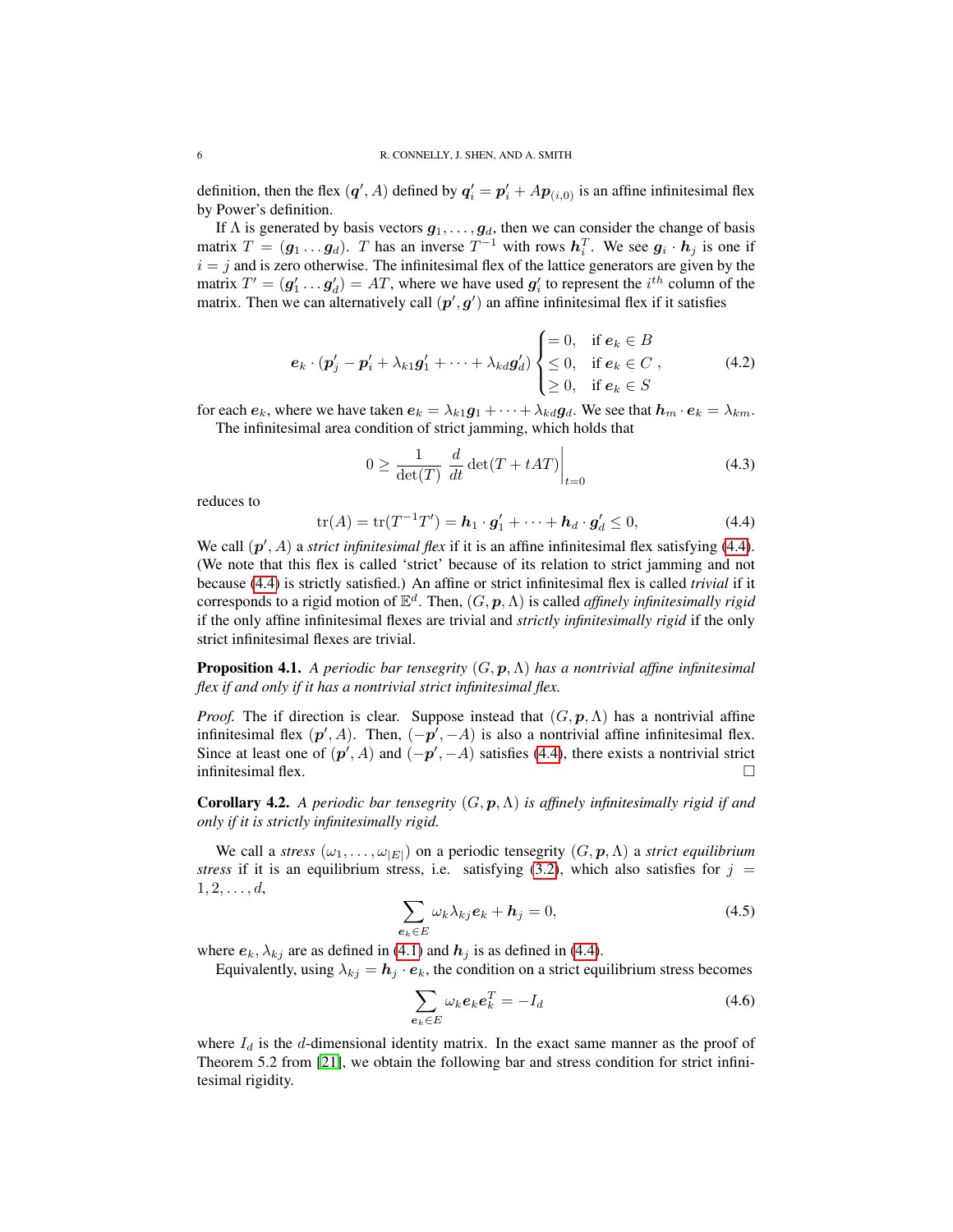<span id="page-6-0"></span>**Theorem 4.3.** A tensegrity  $(G, p, \Lambda)$  is strictly infinitesimally rigid if and only if the cor*responding bar framework has no nontrivial affine infinitesimal flexes satisfying* [\(4.4\)](#page-5-0) *with the inequality replaced by equality, and there exists a strict equilibrium stress on*  $(G, \Lambda)$ *.* 

*Proof.* For an edge  $e_k = p_{(j,\lambda)} - p_{(i,0)}$  going from  $p_{(i,0)}$  to  $p_{(j,\lambda)}$ , consider

$$
\mathbf{y}_k = (\mathbf{a}_{k1}, \dots, \mathbf{a}_{kn}, \mathbf{b}_{k1}, \dots, \mathbf{b}_{kd}) \tag{4.7}
$$

as a  $d(n+d)$  dimensional vector such that  $a_{ki} = e_k$ ,  $a_{kj} = -e_k$ ,  $b_{km} = \lambda_{km}e_k$ , and  $a_{km} = 0$  otherwise. We also may consider the vector  $h = (0, \ldots, 0, -h_1, \ldots, -h_d)$ . For a strict infinitesimal flex  $(p', g')$ , we also consider it as a  $d(n + d)$  dimensional vector  $f'=(p_1',\ldots,p_n',g_1',\ldots,g_d')$ . Note that  $y_k\cdot f'\geq 0$  if  $e_k$  is a strut,  $(-y_k)\cdot f'\geq 0$  if  $e_k$ is a cable, and both hold if  $e_k$  is a bar. Furthermore,  $h \cdot f' \geq 0$  from [\(4.4\)](#page-5-0). Thus, we may choose

$$
Y = \{h\} \cup \{-y_k \mid e_k \in B \cup C\} \cup \{y_k \mid e_k \in B \cup S\}
$$
 (4.8)

so as to apply Lemma [3.3.](#page-4-0) Note that  $Y^{\perp}$  is the set of all affine infinitesimal motions of the corresponding bar framework.

If  $(G, p, \Lambda)$  is strictly infinitesimally rigid, then  $Y^+ = Y^{\perp}$  is the set representing all trivial motions. In addition, by the lemma, we have a linear combination of elements of  $Y$ summing to zero with positive scalars, and thus a strict equilibrium stress.

Likewise, by Lemma [3.3,](#page-4-0) if there is a strict equilibrium stress, we can find a positive linear dependency among elements in Y. Thus, since the bar framework allows only trivial flexes,  $Y^+ = Y^{\perp}$  only has trivial flexes, and thus  $(G, \mathbf{p}, \Lambda)$  is strictly infinitesimally rigid. П

The bar framework condition may be strengthened by applying Corollary 4.2 to obtain the following corollary.

<span id="page-6-2"></span>**Corollary 4.4.** *A tensegrity*  $(G, p, \Lambda)$  *is strictly infinitesimally rigid if and only if the corresponding bar framework is strictly infinitesimally rigid and there exists a strict equilibrium stress on*  $(G, \mathbf{p}, \Lambda)$ .

*Proof.* Note that if the corresponding bar framework has a nontrivial strict infinitesimal flex, then the flex is also a nontrivial strict infinitesimal flex of the strut tensegrity. If there is no strict equilibrium stress, then by Theorem [4.3,](#page-6-0)  $(G, \mathbf{p}, \Lambda)$  is not strictly infinitesimally rigid.

If the tensegrity is not strictly infinitesimally rigid, then either there is a nontrivial affine infinitesimal flex satisfying [\(4.4\)](#page-5-0) with equality, or there is no strict equilibrium stress.  $\Box$ 

This theorem and its corollary are useful when studying strictly jammed packings by a result from [\[9,](#page-20-5) [6\]](#page-20-3).

<span id="page-6-1"></span>Theorem 4.5. *A periodic packing is strictly jammed with respect to the lattice* Λ *if and only if its corresponding strut tensegrity*  $(G, \mathbf{p}, \Lambda)$  *is strictly infinitesimally rigid.* 

Thus, by Theorem [4.5,](#page-6-1) Corollary [4.4,](#page-6-2) and Proposition [4.1](#page-5-1) we obtain the following theorem.

Theorem 4.6. *A periodic packing is strictly jammed with respect to the lattice* Λ *if and only if the corresponding bar framework is strictly infinitesimally rigid (or affinely infinitesimally rigid) and there exists a strict equilibrium stress on the corresponding strut tensegrity.*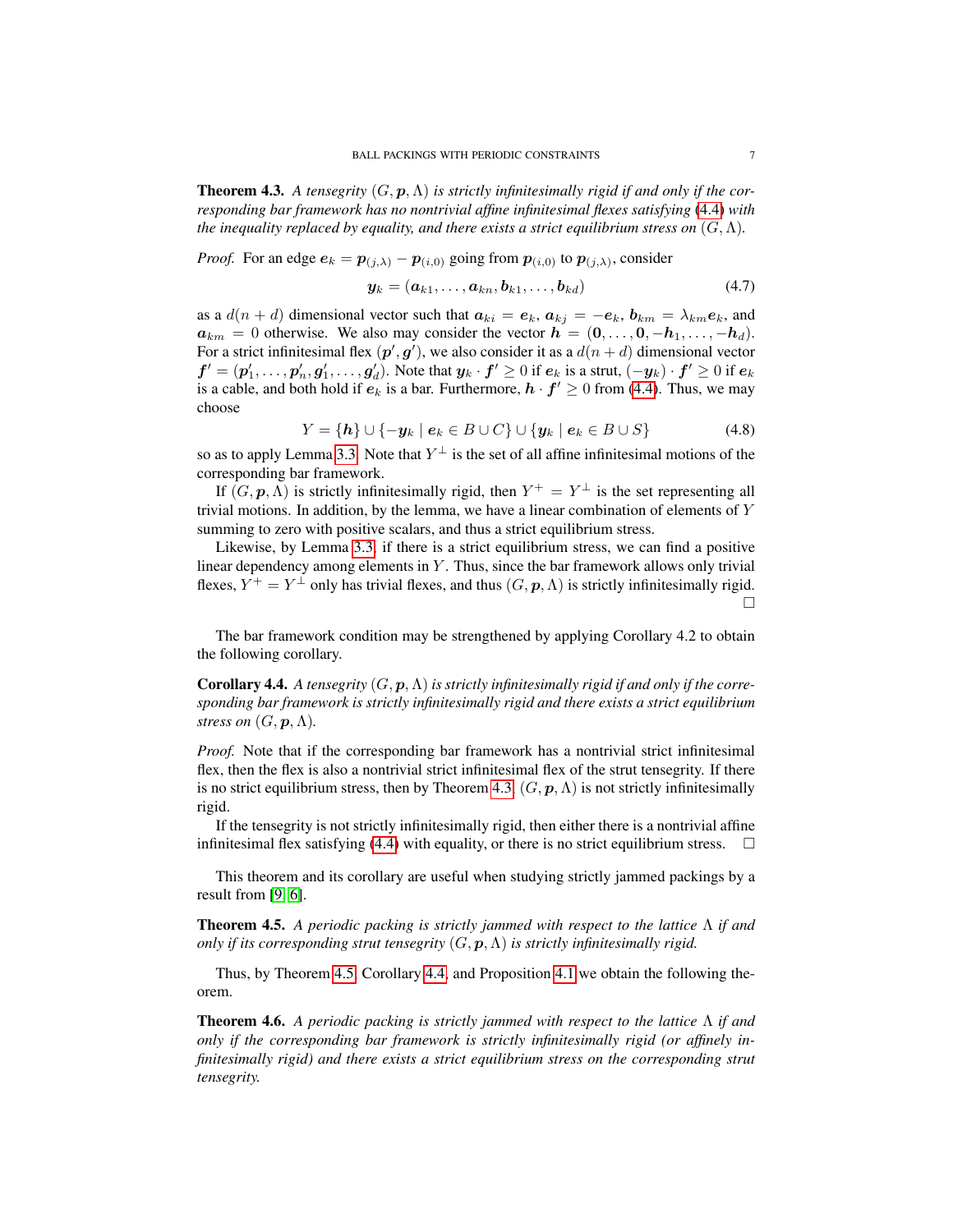### 5. DECOMPOSING CONSISTENT STRICT JAMMING

Throughout the last section and into this section, we have repeatedly switched between viewing tensegrities as being on a torus  $\mathbb{T}^d(\Lambda)$  and as being periodic structures on  $\mathbb{E}^d$ . This is fine, and we reiterate that a periodic tensegrity  $(G, p)$  is periodically infinitesimally rigid with respect to period  $\Lambda$  if the corresponding tensegrity on  $\mathbb{T}^d(\Lambda)$  is infinitesimally rigid. To save an adverb, we regularly skip the word 'periodically'.

We call a periodic tensegrity  $(G, p)$  *consistently* infinitesimally rigid if it is infinitesimally rigid with respect to all period lattices. Similarly we call it *consistently* affinely infinitesimally rigid if it is affinely infinitesimally rigid with respect to all period lattices  $\Lambda$ and *consistently* strictly infinitesimally rigid if it is strictly infinitesimally rigid with respect to all period lattices Λ. We note that, as in Proposition [2.1,](#page-2-0) a tensegrity with period  $Λ'$  is consistently infinitesimally rigid if it is infinitesimally rigid with respect to every sublattice of  $\Lambda'$ ; the same holds true for affine infinitesimal rigidity and strict infinitesimal rigidity. For bar frameworks, the term *affinely infinitesimally ultraperiodically rigid*, or just *ultrarigid*, has been used by Power and others to refer to the same concept. We start with a basic result about consistent affine infinitesimal rigidity that has previously been overlooked.

<span id="page-7-0"></span>Proposition 5.1. *A bar framework with period* Λ *is consistently affinely infinitesimally rigid if and only if it is affinely infinitesimally rigid with respect to* Λ *and is consistently infinitesimally rigid.*

*Proof.* Consistent affine infinitesimal rigidity immediately implies affine infinitesimal rigidity with respect to any period  $\Lambda$  and consistent infinitesimal rigidity, so the condition is clearly necessary. Now, suppose a framework is not consistently affinely infinitesimally rigid, having a nontrivial affine infinitesimal flex  $(p', A)$ ,  $p'$  periodic with respect to  $\Lambda'$ . We assume  $\Lambda'$  is a sublattice of  $\Lambda$ . We take  $p'_{(i,\lambda_0)}, \lambda_0 \in \Lambda$  to refer to the infinitesimal flex of the point at  $p_{(i,\lambda_0)}$ , noting that  $p'_{(i,0)} = p'_{(i,\lambda_0)}$  if  $\lambda_0 \in \Lambda'$ .

Assuming the framework is affinely infinitesimally rigid with respect to  $\Lambda$ ,  $p'$  cannot be periodic with respect to the lattice  $\Lambda$ . Choosing some  $\lambda \in \Lambda$  not in  $\Lambda'$ , consider the flex  $q'$ defined by

$$
\bm{q}^\prime_{(i,\lambda_0)} = \bm{p}^\prime_{(i,\lambda_0)} - \bm{p}^\prime_{(i,\lambda+\lambda_0)}
$$

Since  $(p', A)$  cannot be affinely periodic with respect to  $\Lambda$  by the assumption, for some choice of  $\lambda$ ,  $\bm{q}'$  is nonzero. We now prove that the  $\bm{q}'_{(i,\lambda_0)}$  cannot equal a constant vector  $\bm{v}$ different from zero. Supposing they could, and saying  $|\Lambda/\Lambda'| = N$ , we would have

$$
\boldsymbol{p}'_{(i,\lambda_0)} = \boldsymbol{p}'_{(i,\lambda_0+k\lambda)} + k \boldsymbol{v} = \boldsymbol{p}'_{(i,\lambda_0)} + N \boldsymbol{v}
$$

so  $Nv = 0$ , so v is zero, a contradiction.

But then  $(q', 0)$  is a nontrivial affine flex periodic with respect to  $\Lambda'$ . To see this, suppose  $e_k$  connects  $p_{(i,\lambda_0)}$  to  $p_{(j,\lambda_1)}$ . We find that

$$
\boldsymbol{q}_{(i,\lambda_0)}' - \boldsymbol{q}_{(j,\lambda_1)}' = (\boldsymbol{p}_{(i,\lambda_0)}' - \boldsymbol{p}_{(i,\lambda+\lambda_0)}' - \boldsymbol{p}_{(j,\lambda_1)}' + \boldsymbol{p}_{(j,\lambda+\lambda_1)}')
$$

which equals

$$
-(\bm{p}'_{(j,\lambda_1)}-\bm{p}'_{(i,\lambda_0)}+A\bm{e}_k)+(\bm{p}'_{(j,\lambda+\lambda_1)}-\bm{p}'_{(i,\lambda+\lambda_0)}+A\bm{e}_k),
$$

so that  $e_k \cdot (q'_{(j,\lambda_1)} - q'_{(i,\lambda_0)}) = 0$  since  $(p', A)$  is an affine flex of the bar framework. Then  $q'$  is a nontrivial infinitesimal flex with period  $\Lambda'$ . Then, if a framework that is affinely infinitesimally rigid with respect to  $\Lambda$  has an affine infinitesimal flex periodic with respect to  $\Lambda'$ , it is not infinitesimally rigid with respect to  $\Lambda'$ . This proves sufficiency.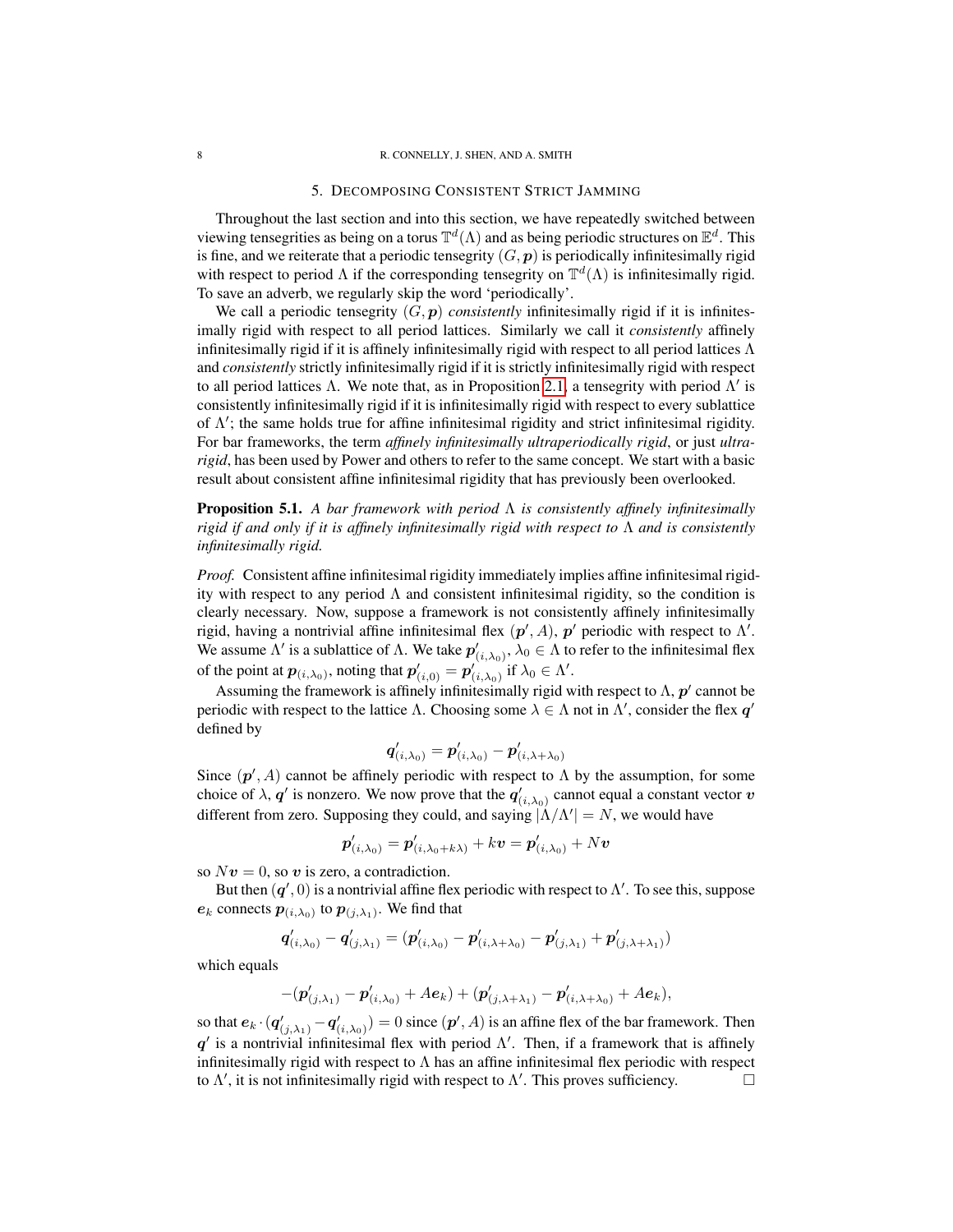With a little more work, this simple result can be extended to all tensegrities.

<span id="page-8-1"></span>Theorem 5.2. *A tensegrity with period* Λ *will be consistently strictly infinitesimally rigid if and only if it is strictly infinitesimally rigid with respect to* Λ *and is consistently infinitesimally rigid.*

*Proof.* Necessity is once again clear, so we only need to show these two properties are sufficient. Suppose a tensegrity is both strictly infinitesimally rigid with respect to  $\Lambda$  and is consistently infinitesimally rigid. By Proposition [5.1,](#page-7-0) we then know that the corresponding bar framework is consistently affinely infinitesimally rigid. By Corollary [4.4,](#page-6-2) we then only need to show that the tensegrity has a strict equilibrium stress with respect to any sublattice  $Λ'$  of Λ. Since the tensegrity is strictly infinitesimally rigid with respect to Λ, we know that there is a strict equilibrium stress periodic with respect to  $\Lambda$  that satisfies [\(4.6\)](#page-5-2). This stress can also serve as a periodic equilibrium stress with respect to  $\Lambda'$ , and if we write  $|\Lambda/\Lambda'| = N$ , we find that the stress on the sublattice will satisfy

$$
\sum_{\bm{e}_k \in E} \omega_k \bm{e}_k \bm{e}_k^T = -N I_d
$$

By scaling this stress, we find an equilibrium stress periodic with respect to  $\Lambda'$  that satisfies [\(4.6\)](#page-5-2) and hence is strict. Then any sublattice has a strict equilibrium stress, so that the tensegrity is consistently strictly infinitesimally rigid. This proves the theorem.  $\Box$ 

This last theorem is the cumulation of a long draught of rigidity theory. With the following corollary, which is a simple consequence of this last theorem and Theorem [4.5,](#page-6-1) we bring this theory back to an unexpected and fundamental statement about ball packings.

**Corollary 5.3.** A periodic ball packing in  $\mathbb{E}^d$  is consistently strictly jammed if and only *if it is both strictly jammed with respect to some period* Λ *and consistently periodically jammed.*



<span id="page-8-0"></span>FIGURE 1. A strictly jammed packing that is not consistently periodically jammed . The right diagram gives the graph of the packing.

We give two observations about this result. First, we note that this result is only interesting if strict jamming and consistent periodic jamming are independent properties. It is easy to find examples of consistently periodically jammed packings that are not strictly jammed; the packing in Figure [6](#page-18-0) in Section [9](#page-17-0) is an example. Finding a strictly jammed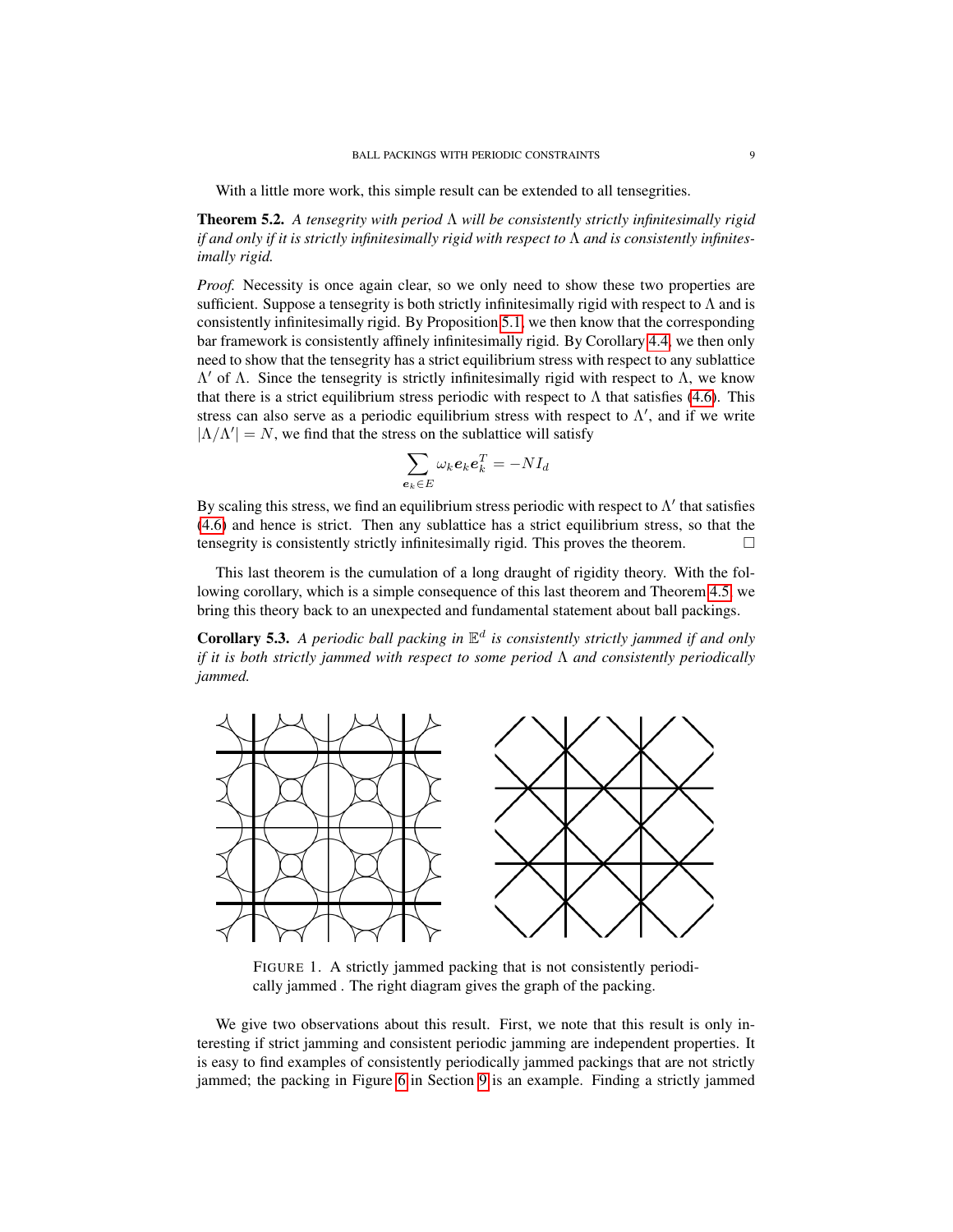

FIGURE 2. A flex proving the example is not consistently periodically jammed ; this flex is periodic with respect to a  $2 \times 2$  sublattice of the finest period lattice, Λ.

example that is not consistently periodically jammed is more difficult, and the existence of such a packing actually contradicts a conjecture made by Connelly in Ross's thesis, ([\[20\]](#page-21-3), p304). It is still an open question if there is a strictly jammed packing of equal radii disks that is not consistently periodically jammed. However, allowing disks of unequal sizes, there is a simple strictly jammed packing that is not consistently periodically jammed. It is depicted in Figure [1.](#page-8-0) This packing has two larger circles and one smaller circle in its unit cell. As depicted in the figure, it is not consistently periodically jammed. It is, however, strictly jammed. It is possible to assign each edge of the contact graph the same positive stress and get a strict equilibrium stress; we leave the demonstration of this as an exercise. To prove the corresponding bar framework affinely infinitesimally rigid is also straightforward. Packings of different-radii disks have been studied as a model of alloys, and this example in particular is a variant of the  $S_1$  example studied by Henley and Likos [\[13\]](#page-20-9) with half as many small disks. In three dimensions, there are easy examples of equal radii strictly jammed packings that are not uniformly jammed , including the octahedral network pictured in Figure [3.](#page-10-0) This is a similar example to the two-dimensional case, again having three balls per unit cell.

The second observation we make is that this result assumes spherical particles. Since there is no obvious way to model non-spherical particles with tensegrities, the introduction of non-spherical particles will make Theorem [5.2](#page-8-1) less useful. However, there is interest in other hard-particle systems, with Torquato surveying a large field of papers that investigate other particles in [\[22\]](#page-21-0). We leave this as an open question.

Open Question. *What conditions on particle shapes need to be assumed for consistent strict jamming to be a consequence of strict jamming and consistent periodic jamming?*

# 6. SIMPLIFYING JAMMEDNESS ON SUBLATTICES

Donev et al. developed an algorithm to determine if a packing was periodically jammed in [\[9\]](#page-20-5). To do this, they collected the |E| constraints imposed by [\(3.1\)](#page-3-2), where |E| is the number of edges in the packing on the torus, into the single constraint  $Mp' \geq 0$ , where M is known as the *rigidity matrix* and has  $|E|$  columns. Determining collective jammedness then reduces to a linear programming problem.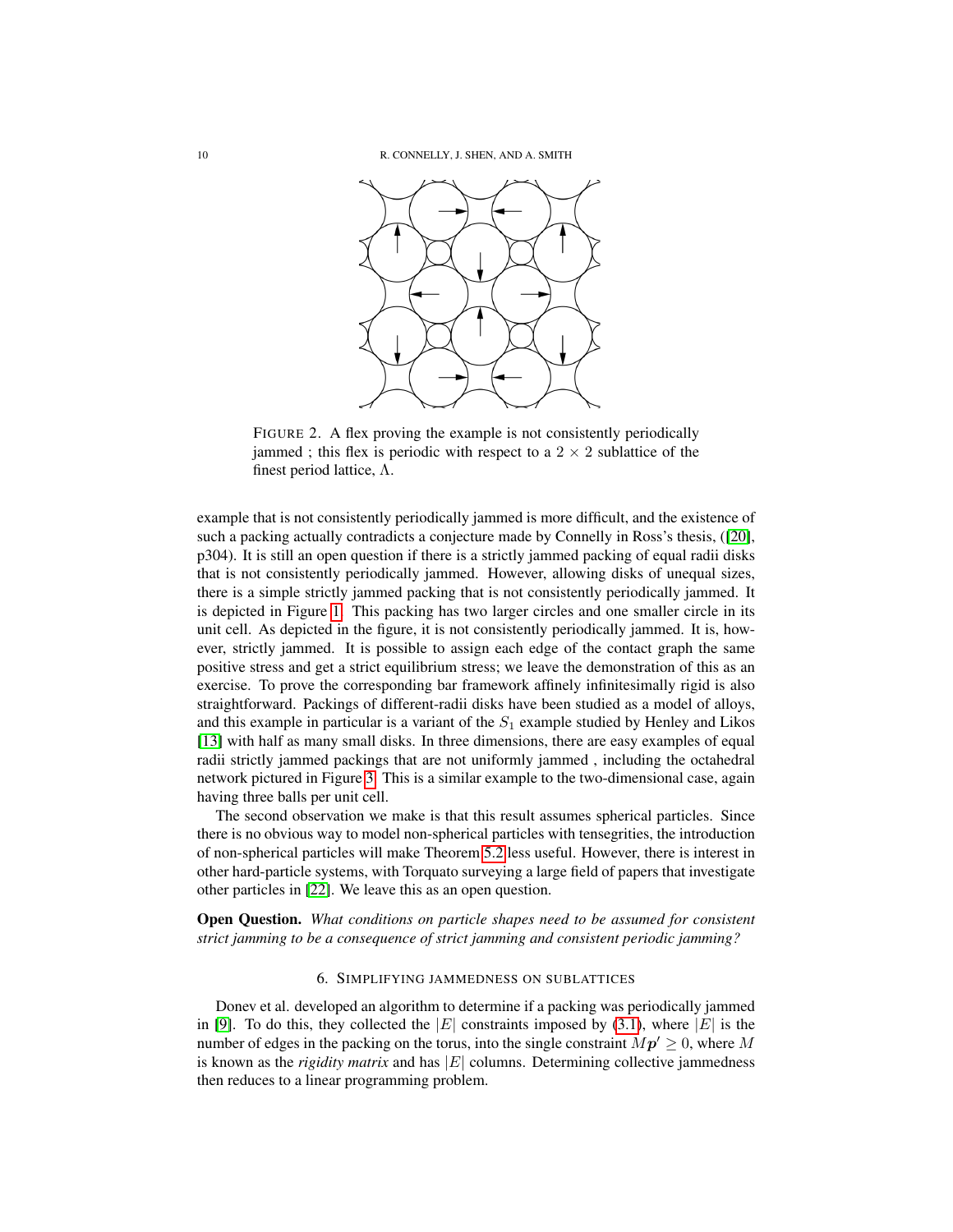

<span id="page-10-0"></span>FIGURE 3. A portion of the contact graph for the three-dimension three sphere counterexample

We now face the question of how we can extend this method to determine if a packing is jammed with respect to a sublattice  $\Lambda'$ . The naïve approach is to treat the packing as periodic with respect to  $\Lambda'$  as opposed to  $\Lambda$ , but this is inefficient. If  $|\Lambda/\Lambda'| = N$ , the rigidity matrix for the sublattice will have  $N$  times as many rows and  $N$  times as many columns. The linear programming problem will be corresponding more difficult.

One critical simplification comes from essentially using a discrete Fourier transform. We assume that P is a periodically jammed packing that is periodic with respect to  $\Lambda$ and that  $\Lambda'$  is a sublattice of  $\Lambda$ . We identify n balls in this packing as translationally distinct with respect to  $\Lambda$ , assigning them positions  $p_{(i,0)}$ . There are  $(N-1)n$  other balls that are translationally distinct with respect to the sublattice  $\Lambda'$ , and they are at positions  $\mathbf{p}_{(i,\lambda)} = \mathbf{p}_{(i,0)} + \lambda$ , where  $\lambda$  is a member of the group  $\Lambda/\Lambda'$ .

With this proposition, we allow complex infinitesimal flexes, which assign each vertex a infinitesimal flex in the complex vector space  $\mathbb{C}^d$ . Complex infinitesimal flexes are physically meaningless but simplify the theory. We note that, by taking the real part or imaginary part of a complex infinitesimal flex, we get a real infinitesimal flex.

<span id="page-10-2"></span>Proposition 6.1. *Let* P *be a packing that is periodically jammed with respect to period* Λ*. Then* P *is periodically unjammed with respect to period* Λ <sup>0</sup> ⊂ Λ *if and only if there is a nontrivial, possibly-complex infinitesimal flex* q <sup>0</sup> *of the corresponding bar framework*  $(G, \mathbf{p}, \Lambda')$  and an irreducible representation  $\rho : \Lambda/\Lambda' \to \mathbb{C} \backslash \{0\}$  so that

<span id="page-10-1"></span>
$$
\boldsymbol{q}'_{(i,\lambda_0)} = \rho(\lambda_0) \boldsymbol{q}'_{(i,0)} \tag{6.1}
$$

*for all*  $\lambda_0 \in \Lambda/\Lambda'$ *.* 

*Proof.* We have assumed that P is periodically jammed. By Theorem [3.5,](#page-4-4) this implies that there is an equilibrium stress on the corresponding strut tensegrity  $(G, p, \Lambda)$ . But this stress will also clearly be a periodic equilibrium stress with respect to  $\Lambda'$ , so from Theorem [3.5](#page-4-4) we find that the packing will be unjammed with respect to  $\Lambda'$  if and only if the corresponding bar framework has an infinitesimal flex on  $\Lambda'$ .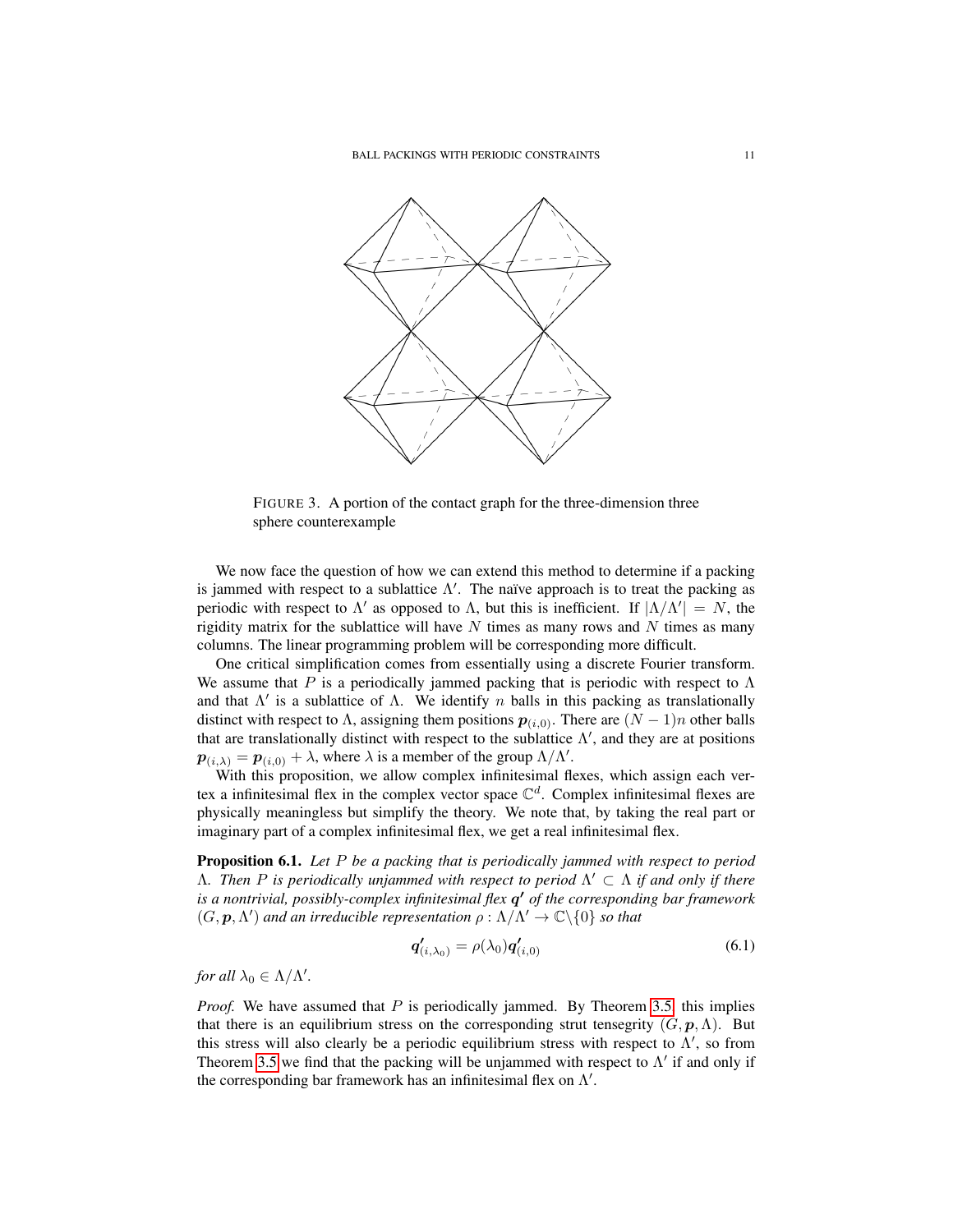If there is a flex satisfying [\(6.1\)](#page-10-1), P is clearly unjammed with respect to  $\Lambda'$ , so one direction of this proposition is trivial. Now suppose that the  $P$  is unjammed with respect to  $\Lambda'$ , so that the bar framework has a nontrivial flex  $p'$ . We can translate this flex by any element  $\lambda \in \Lambda$  to find another infinitesimal flex r': defining  $r'_{(i_0,\lambda_0)} = p'_{(i_0,\lambda_0+\lambda)}$ , and using  $p_{(i_0,\lambda_0)} = p_{(i_0,0)} + \lambda_0$ , we find

$$
(\boldsymbol{p}_{(i_0,\lambda_0)} - \boldsymbol{p}_{(i_1,\lambda_1)}) \cdot (\boldsymbol{r}'_{(i_0,\lambda_0)} - \boldsymbol{r}'_{(i_1,\lambda_1)})
$$
  
= (\boldsymbol{p}\_{(i\_0,\lambda\_0+\lambda)} - \boldsymbol{p}\_{(i\_1,\lambda\_1+\lambda)}) \cdot (\boldsymbol{p}'\_{(i\_0,\lambda\_0+\lambda)} - \boldsymbol{p}'\_{(i\_1,\lambda\_1+\lambda)})  
= 0

Then, if  $\psi$  is any function from  $\Lambda/\Lambda'$  to  $\mathbb{C}$ , the flex defined by

$$
\boldsymbol{q}'_{(i,\lambda_0)} = \sum_{\lambda \in \Lambda/\Lambda'} \psi(\lambda) \boldsymbol{p}'_{(i,\lambda_0-\lambda)} \tag{6.2}
$$

will be a valid infinitesimal flex of the bar framework. Note that by having  $\psi$  equal one at zero and zero everywhere else, we can recover the original  $p'$ .

At this point, we can swiftly prove the proposition with representation theory. We will subsequently revisit the argument less abstractly for the case  $d = 2$ .

First, we note that  $\Lambda/\Lambda'$  is abelian, and therefore all of its irreducible representations will be one dimensional by Schur's lemma (Proposition 1.7 in [\[11\]](#page-20-10)). Since this group is abelian, we also have that its conjugacy classes consist of individual group members. Then any  $\psi$  will be a class function, and hence any  $\psi$  will be a linear combination of characters of irreducible representations (Proposition 2.30 in [\[11\]](#page-20-10)). But for a one dimensional representation  $\rho$ , the character  $\chi(\rho)$  is equivalent to  $\rho$ . By choosing  $\psi$  equal to one at the identity and equal to zero everywhere else, and by writing  $\psi = \sum_k a_k \rho_k$  as a linear combination of irreducible representations, we find

$$
\boldsymbol{p}'_{(i,\lambda_0)} = \sum_{k} a_k \sum_{\lambda \in \Lambda/\Lambda'} \rho_k(\lambda) \boldsymbol{p}'_{(i,\lambda_0-\lambda)}
$$

Then, as  $p'$  is nonzero, we can find some irreducible representation  $\rho$  that leads to a nonzero infinitesimal flex

$$
\boldsymbol{q}_{(i,\lambda_0)}' = \sum_{\lambda \in \Lambda/\Lambda'} \rho(\lambda) \boldsymbol{p}_{(i,\lambda_0-\lambda)}'
$$

But  $\rho$  is a homomorphism, so for this  $q'$  we find

$$
\mathbf{q}'_{(i,\lambda_0)} = \sum_{\lambda \in \Lambda/\Lambda'} \rho(\lambda_0) \rho(\lambda - \lambda_0) \mathbf{p}'_{(i,\lambda_0 - \lambda)} = \rho(\lambda_0) \mathbf{q}'_{(i,0)}
$$
  
and we are done.

We now interpret this proposition for the case that  $d = 2$ . If the two generators for  $\Lambda$ are written as  $g_1$  and  $g_2$ , we can then write the two generators of  $\Lambda'$  as  $a\overline{g_1} + b\overline{g_2}$  and  $cg_1 + dg_2$ . Then, for  $\rho : \Lambda/\Lambda' \to \mathbb{C}\backslash\{0\}$  a homomorphism, we have  $\rho(g_1)^a \rho(g_2)^b = 1$ and  $\rho(\mathbf{g}_1)^c \rho(\mathbf{g}_2)^d = 1$ . Write  $\mu = \rho(\mathbf{g}_1)$  and  $\mu' = \rho(\mathbf{g}_2)$ . With this notation, we get a more applicable version of the above proposition.

<span id="page-11-0"></span>Proposition 6.2. *A collectively jammed periodic disk packing will be unjammed with respect to*  $\Lambda'$  *if and only if there is some choice of*  $\mu$  *and*  $\mu'$  *where* 

$$
\mu^a \mu^{\prime b} = \mu^c \mu^{\prime d} = 1
$$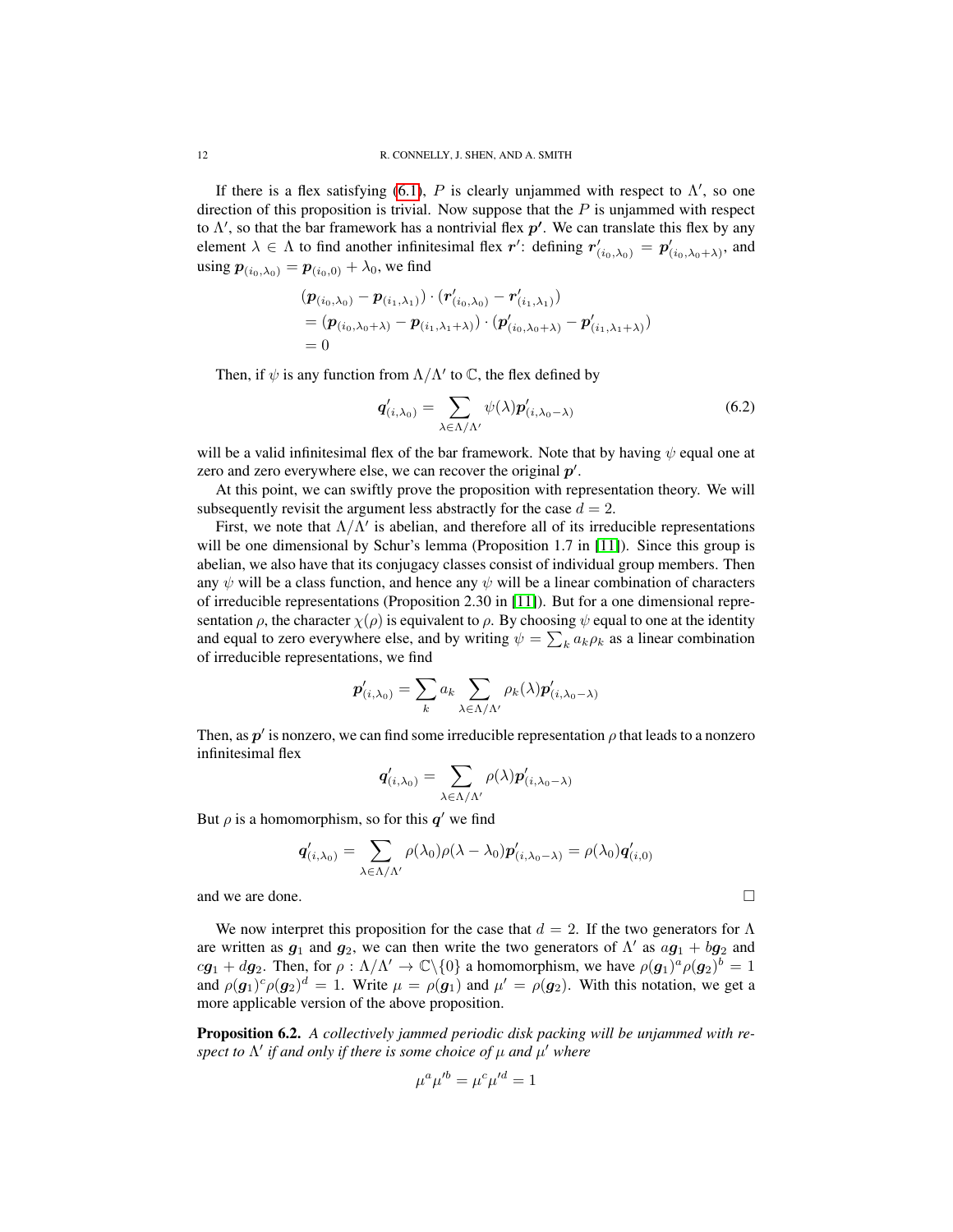*so that there is a infinitesimal flex satisfying*

<span id="page-12-0"></span>
$$
\boldsymbol{p}'_{(i,\lambda+g_1)} = \mu \boldsymbol{p}'_{(i,\lambda)} \tag{6.3}
$$

$$
\boldsymbol{p}'_{(i,\lambda+g_2)} = \mu' \boldsymbol{p}'_{(i,\lambda)}.
$$
\n(6.4)



<span id="page-12-1"></span>FIGURE 4. A collectively jammed packing and a sublattice. If there is an infinitesimal flex with respect to the sublattice, Proposition [6.2](#page-11-0) shows there is a phase-periodic flex. The phase of each disk's flex is given in their label.

This proposition is quite similar to a result of Power in [\[19\]](#page-21-7). Even before Power's work, though, crystallographers were interested in finding the  $\mu$  and  $\mu'$  that would lead to "floppy modes" in crystals, to use Power's term. The subset of  $\{(\mu, \mu'): |\mu| = 1, |\mu'| = 1\}$  that lead to nontrivial infinitesimal flexes satisfying [\(6.3\)](#page-12-0) and [\(6.4\)](#page-12-0) is known as the rigid-unit mode (RUM) spectrum of a two dimensional crystal [\[19,](#page-21-7) [17\]](#page-21-6). The RUM spectrum is often used to understand zeolites, silica crystals characterized by rigid tetrahedra [\[19,](#page-21-7) [23,](#page-21-5) [12\]](#page-20-11). We take Power's term and call an infinitesimal flex with such a  $\mu$  and  $\mu'$  phase periodic.

We consider the collectively jammed packing of one disk in the square torus pictured in Figure [4.](#page-12-1) The lattice in this example has generators  $(1, 0)$  and  $(0, 1)$ , and these are associated with roots of unity  $\mu$  and  $\mu'$ . The generators of the sublattice in this figure are  $(3, 2)$  and  $(3, -2)$ , so

<span id="page-12-2"></span>
$$
\mu^3 \mu'^2 = \mu^3 \mu'^{-2} = 1 \tag{6.5}
$$

Let  $p'_0$  be an infinitesimal flex on the disk marked 1. Then there are two conditions for  $(\mu, \mu')$  to be in the RUM spectrum, and they are

$$
(\mu \mathbf{p}'_0 - \mathbf{p}'_0) \cdot (1,0) = 0
$$

and

$$
(\mu' \mathbf{p}_0' - \mathbf{p}_0') \cdot (0,1) = 0
$$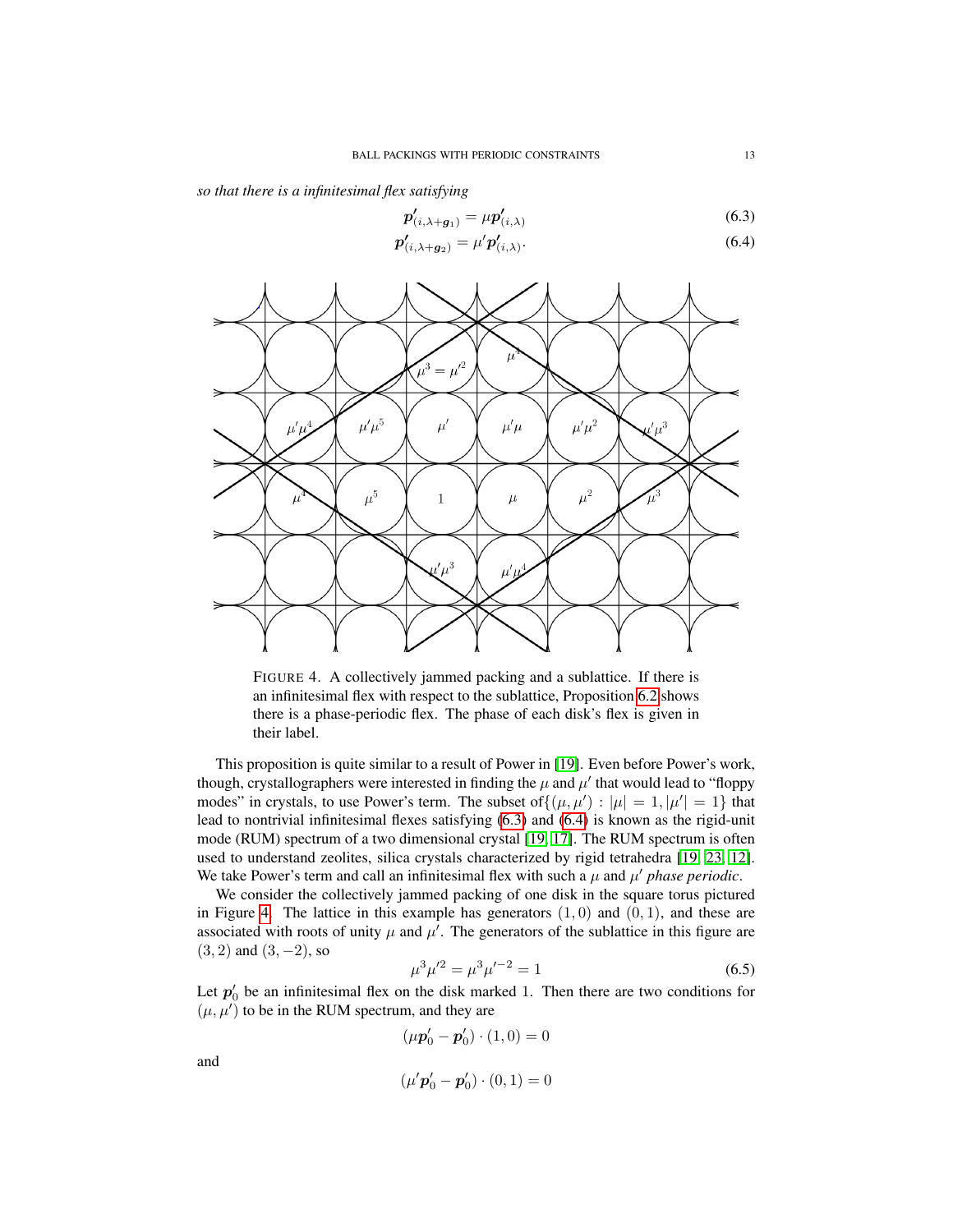This packing is collectively jammed, so the case  $\mu = \mu' = 1$  is unimportant. If  $\mu \neq 1$ , then the x-component of  $p'_0$  is zero, and if  $\mu' \neq 1$  the y-component is zero. Then, for a nontrivial infinitesimal flex to exist, exactly one of  $\mu$ ,  $\mu'$  will equal one. In particular, the packing is flexible on the sublattice in Figure [4,](#page-12-1) as [\(6.5\)](#page-12-2) has the three solutions  $(1, -1)$ ,  $(e^{2\pi i/3}, 1)$ , and  $(e^{4\pi i/3}, 1)$ . We show one infinitesimal flex in Figure [5.](#page-13-0)

In general, this packing will be flexible with respect to the sublattice  $\Lambda'$  if one of  $\mu$ ,  $\mu'$ can be set to one without forcing the other to be one. Algebraically, this means  $gcd(a, c)$ .  $gcd(b, d) \neq 1$ . Geometrically, it means that there is not both a vertical and a horizontal tour, where a tour is a path that hits every disk in the torus defined by the sublattice before returning to its starting location. The geometric condition for this packing to be flexible was discovered by Connelly and Dickinson in [\[7\]](#page-20-2), though they used other methods to arrive at the result.



<span id="page-13-0"></span>FIGURE 5. The real part of a phase-periodic flex with phase  $(\mu, \mu') = (e^{2\pi i/3}, 1)$ 

6.1. A consequence of Proposition [6.1.](#page-10-2) In an application of the ideas of this section, we prove an original property of the RUM spectrum.

<span id="page-13-1"></span>**Theorem 6.3.** If a collectively jammed disk packing is jammed on a  $1 \times k$  sublattice for some  $k > 1$ , it will be jammed on a  $1 \times k'$  lattice for any  $k'$  with all prime factors sufficiently *large.*

*Proof.* A phase-periodic infinitesimal flex is a solution to [\(3.1\)](#page-3-2) that obeys boundary con-ditions given by [\(6.3\)](#page-12-0) and [\(6.4\)](#page-12-0). Then we can write the condition on infinitesimal flexes  $p'$ as

$$
M(\mu, \mu')\mathbf{p}' = 0
$$

where  $M(\mu, \mu')$  is a matrix polynomial. Suppose M is  $n \times m$ ,  $n \ge m$ . Fix  $\mu$  and  $\mu'$  for the moment. If there are  $m$  rows of  $M$  that are linearly independent, the nullity is zero and there is no infinitesimal flex. Conversely, if no set of  $m$  rows is linearly independent, there is an infinitesimal flex. Then there is an infinitesimal flex if and only if each of the  $\binom{n}{m}$  submatrices of M constructed by choosing m rows has a determinant of zero. Unfixing  $\mu$  and  $\mu'$ , we can write each of these determinants as a polynomial  $p_i(\mu, \mu')$ ,  $i = 1, 2, \ldots, {n \choose m}.$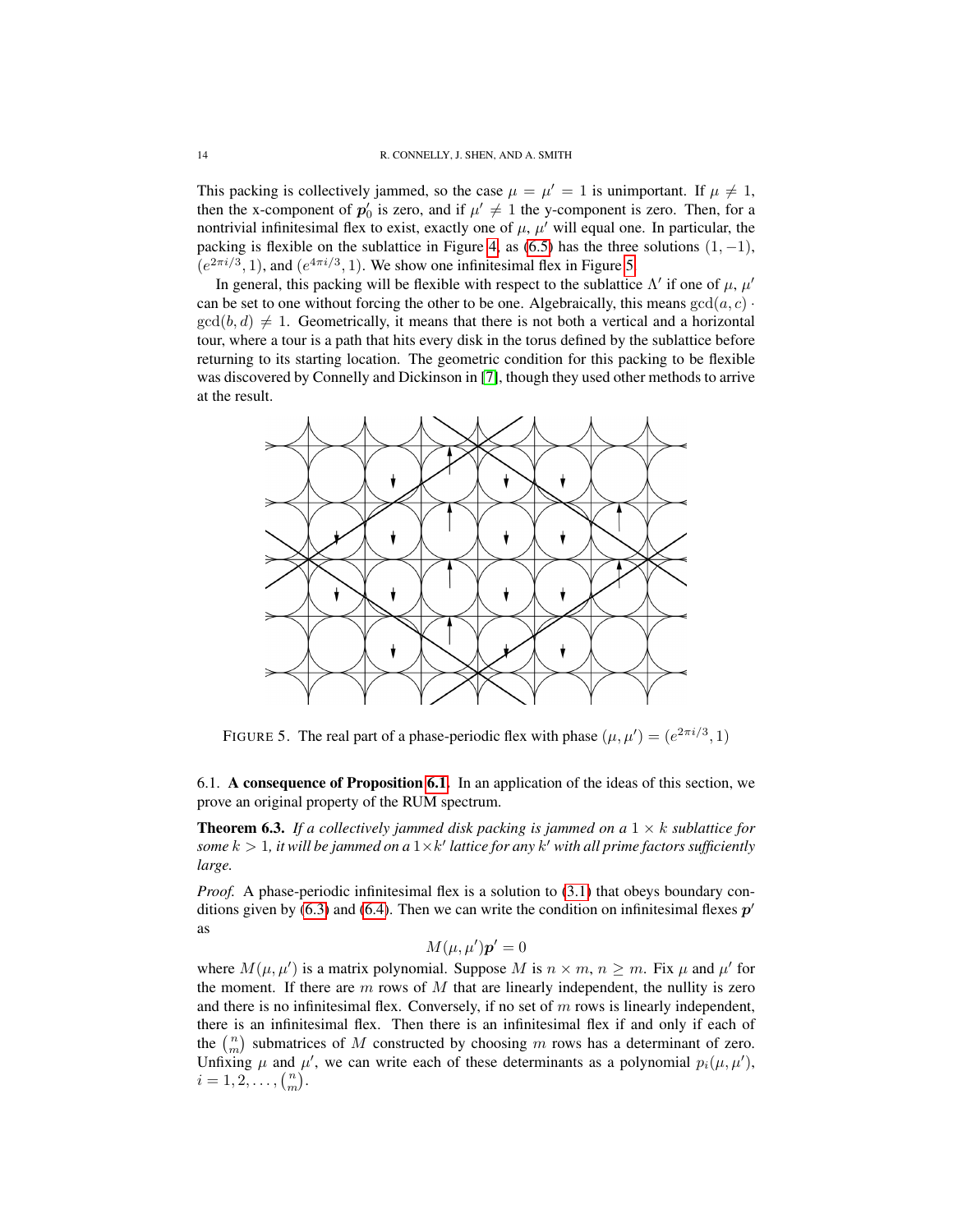Now, on a  $1 \times k$  sublattice,  $\mu'$  must be 1. Then either the polynomials  $p_i(\mu, 1)$  are all zero for only finitely many  $\mu$ , or they are all zero for all  $\mu$ . If they have finitely many zeroes, then there is a maximal order to the root  $\mu$ , and if  $k'$  has no prime factor less than this order, Proposition [6.2](#page-11-0) implies that the packing is jammed on the  $1 \times k'$  sublattice. On the other hand, if the polynomials are all trivial and every  $\mu$  is a root, then the packing cannot be jammed on a  $1 \times k$  sublattice. This proves the theorem.

## 7. FINITENESS RESULTS FOR THE RUM SPECTRUM

<span id="page-14-2"></span>In a more-difficult extension of the "a polynomial has finitely many zeros" idea used in Theorem [6.3,](#page-13-1) we can prove the following theorem, which essentially states that if a strictly jammed packing is not consistently strictly jammed, it is unjammed on some sufficiently small lattice. We associate with each collectively jammed packing a number  $N_{\text{min}}$  which equals the minimum value of  $|\Lambda/\Lambda'|$  so that the packing is collectively unjammed with respect to  $\Lambda'$ , where  $\Lambda$  is the finest period lattice. If the packing is consistently collectively jammed, we say  $N_{\text{min}} = \infty$ .

<span id="page-14-1"></span>Theorem 7.1. *For any positive integer* m *and dimension* d *there is a positive integer* N *so that any strictly jammed* d*-dimensional periodic packing with* m *orbits of unit balls and*  $N_{min} > N$  is consistently strictly jammed.

This comes as a corollary to the theorem

<span id="page-14-0"></span>Theorem 7.2. *For any number of balls* m *and dimension* d*, there are finitely many noncongruent periodic unit-radii packings with* m *orbits of balls in* E d *that are strictly jammed.*

In turn, this theorem comes from a more general result on bar frameworks.

**Theorem 7.3.** Given an abstract bar framework G with positive edge weights  $d_k$  that is d*-periodic with respect to* Γ*, there are finitely many noncongruent realizations of* G *as an* affinely infinitesimally rigid framework  $(G, \boldsymbol{p})$  in  $\mathbb{E}^d$  so that  $\boldsymbol{p}$  maintains the periodicity of *the abstract framework under* Γ *and so that the length of a bar in the framework equals the weight of the corresponding edge in the abstract framework*

*Proof.* We choose d generators from Γ. G has a finite number of orbits under Γ; find a maximal collection of vertices  $p_1, p_2, \ldots, p_n$  distinct under Γ. The generators of Γ correspond to generators  $g_1, g_2, \ldots, g_d$  of a lattice with respect to which the packing is jammed. The *n* vectors  $p_i$  and *d* vectors  $g_i$  fully determine a periodic realization. An assignment of p and g gives a realization if and only if, for each edge  $e_k$  with weight  $d_k$  connecting  $p_{i,0}$ and  $p_{j,\lambda}$ , where  $\lambda = \sum_l a_l \boldsymbol{g}_l$ , we have

$$
|\boldsymbol{p}_i - \boldsymbol{p}_j - \sum_{l=1}^d a_l \boldsymbol{g}_l| = d_k
$$

These reduce to some finite set of quadratic equations in  $d^2 + nd$  real variables, from the d vectors  $g_i$  and the n vectors  $p_i$ . Then we can describe the set of realizations as a real algebraic set X in  $\mathbb{R}^{d^2+nd}$ .

From [\[1\]](#page-20-12), we know that a real algebraic set consists of finitely many path connected components. Suppose that two noncongruent realizations were connected by a path  $\rho$ :  $[0, 1] \rightarrow X$ . The set of realizations congruent to  $\rho(0)$  is closed, and hence so is its preimage. In particular, there exists some a so  $\rho(a)$  is congruent to  $\rho(0)$  while  $\rho(a')$  is not congruent for  $a < a' < a + \epsilon$  for some positive  $\epsilon$ . At this point, we follow an approach seen in [\[21\]](#page-21-4). We use Milnor's curve selection lemma from [\[16\]](#page-21-8) to say that there is a real analytic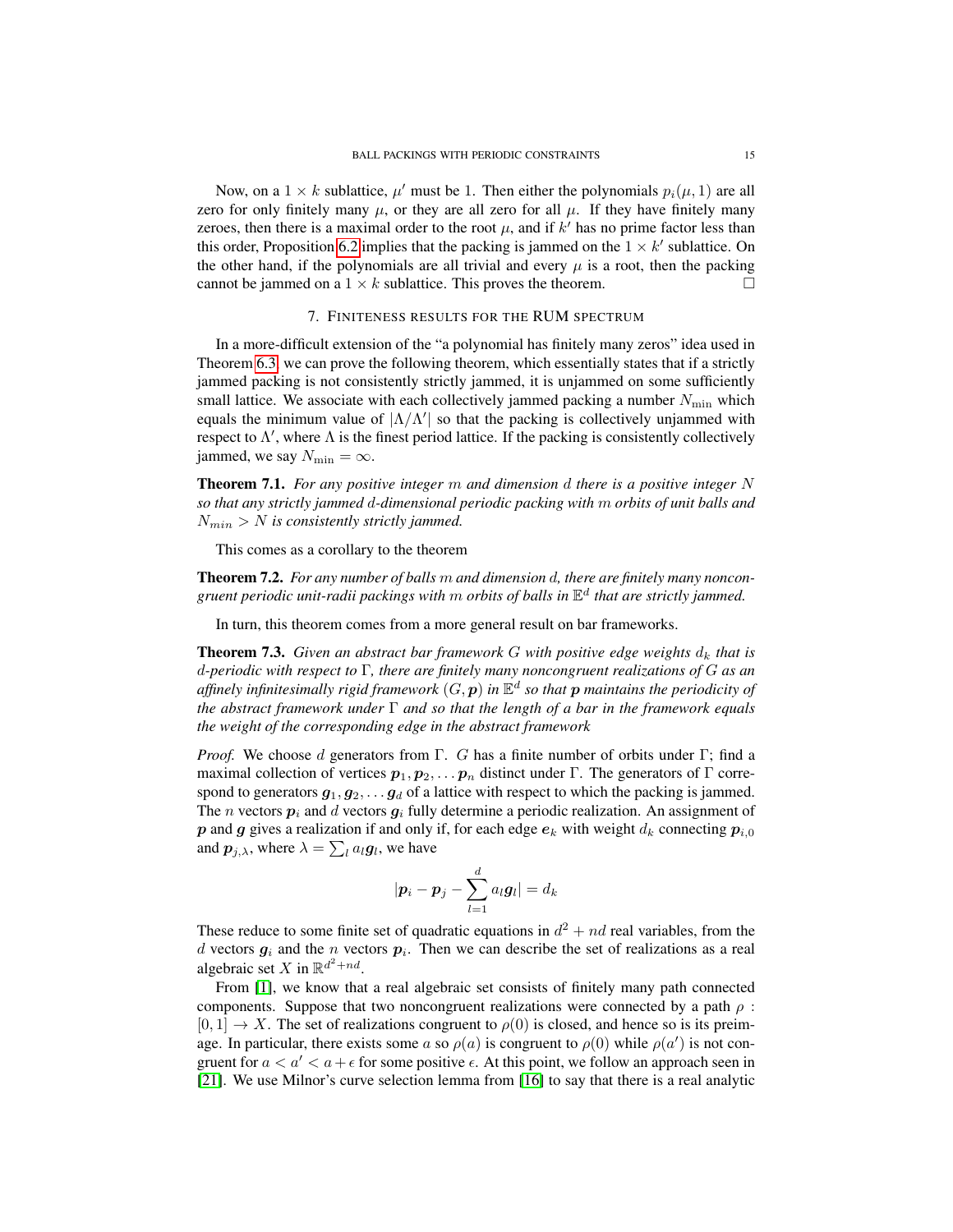path  $\psi$  so  $\psi(0) = \rho(a)$  and  $\psi(x)$  is a realization not congruent to  $\rho(a)$  for  $0 < x < 1$ . Taking the derivative of this path, we find a nontrivial affine infinitesimal flex. Then distinct affinely infinitesimally rigid realizations are on distinct path components. Then there are finitely many realizations.

We have proved that there are only finitely many noncongruent affinely infinitesimally rigid realizations for each abstract framework. Now, to show Theorem [7.2](#page-14-0) we need to prove that there only finitely many abstract frameworks that can come from a disk packing. We need a lemma first

**Lemma.** *Given any lattice*  $\Lambda$  *in*  $\mathbb{E}^d$ , *there is some basis*  $g_1, \ldots, g_d$  *of*  $\Lambda$ ,  $|g_1| \leq |g_2| \leq$  $\cdots \leq |g_d|$ , so

 $|a_1\mathbf{g}_1 + \cdots + a_d\mathbf{g}_d|^2 \ge K_d |\mathbf{g}_1| (a_1^2 + a_2^2 + \cdots + a_n^2)$ 

*where*  $K_d$  *is some positive constant that depends only on d.* 

*Proof.* It is a result due to Hermite that, for any dimension  $d$ , there is some constant  $C_d$ so that any lattice  $\Lambda$  in  $\mathbb{E}^d$  has some basis  $g_1, \ldots, g_d$  so that the volume spanned by the vectors det  $\Lambda$  satisfies  $C_d \cdot \det \Lambda \geq |g_1| \dots |g_d|$ ; in other words, the *orthogonality constant*  $\frac{\det \Lambda}{|g_1| \dots |g_d|}$  is bounded (see [\[14\]](#page-20-13)). From this, the projection of  $g_i$  onto the orthogonal complement to the subspace generated by  $\{g_1, \ldots, g_{i-1}, g_{i+1}, \ldots, g_d\}$  has length at least  $|g_i|/C_d$ . Taking  $K_d = \frac{1}{dC_d^2}$  gives the lemma.

<span id="page-15-0"></span>Theorem 7.4. *For any positive* d *and* m*, there are finitely many nonisomorphic periodic* d*-dimensional abstract frameworks that correspond to a periodic packing of* m *unit balls*  $in \mathbb{E}^d$ 

*Proof.* Consider a packing periodic with respect to  $\Lambda$ . We choose the m disks to lie in a fundamental parallelepiped of a basis  $v_1, \ldots, v_d$  of  $\Lambda$  satisfying the conditions of the lemma. Call the fundamental parallelepiped D. Since no unit balls can intersect, we find that  $|v_1| \geq 2$ . If the m balls touch another ball, the touched ball must have center lying within the region

$$
\{v \in \mathbb{E}^d \mid \exists v' \in D \text{ such that } |v - v'| \leq 2\}
$$

By the lemma, this region is a subset of

$$
\{ \boldsymbol{v} \in \mathbb{E}^d \mid \boldsymbol{v} = \sum a_i \boldsymbol{v}_i, \ \forall i \ |a_i| \leq 1 + \sqrt{1/K_d} \}
$$

which contains at most  $A_d m$  balls, where  $A_d$  is a constant dependent on d. Then, since the abstract framework is determined by the connections of the  $m$  balls to these  $A_d m$  balls through periodicity, we find that there can be no more than  $2^{A_d m^2}$  abstract frameworks corresponding to ball packings, proving the theorem.

Since the graph of a strictly jammed packing is affinely infinitesimally rigid as a bar framework, we see that the previous two theorems together show that there can only be finitely many strictly jammed packings of  $m$  unit  $d$ -dimensional balls, establishing Theorem [7.2](#page-14-0) and hence Theorem [7.1.](#page-14-1)

We can also find a variant of all four of the previous results to find a corresponding result to Theorem [7.1](#page-14-1) for collective jamming with a fixed lattice. This looks as follows

<span id="page-15-1"></span>**Theorem 7.5.** Given a torus  $\mathbb{T}^d(\Lambda)$  and positive integer m, there is some N so that any  $\omega$  *collectively jammed packing of m balls on*  $\mathbb{T}^d(\Lambda)$  *with*  $N_{min} > N$  *is consistently collectively jammed.*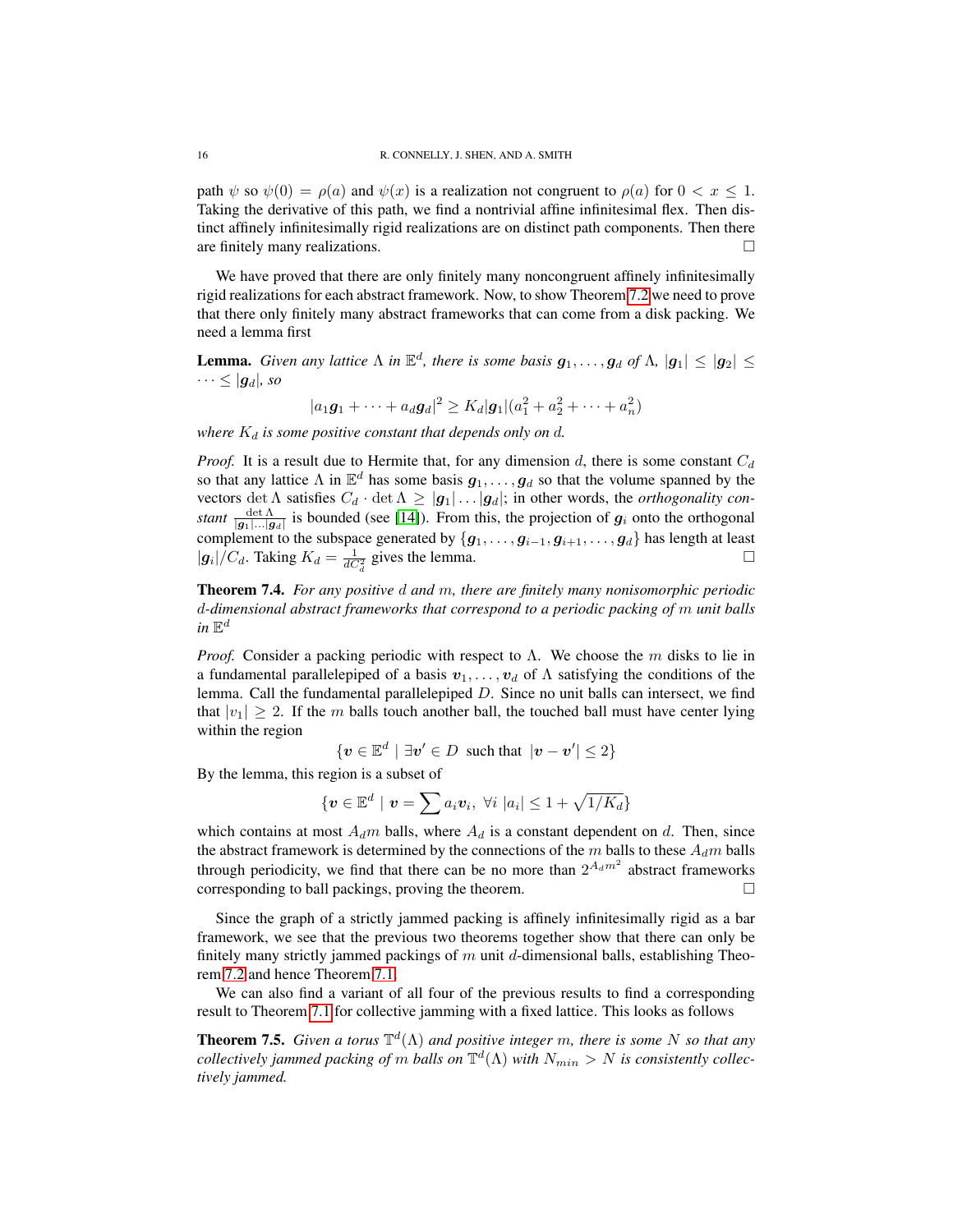**Theorem 7.6.** Given a torus  $\mathbb{T}^d(\Lambda)$  and positive integer m, there are finitely many non*congruent unit-radii packings of* m *balls in* E d *that are collectively jammed.*

Theorem 7.7. *Given some lattice* Λ *and an abstract bar framework* G *with positive edge weights*  $d_k$  *that is d-periodic with respect to*  $\Gamma$ *, there are finitely many noncongruent re*alizations of G as an infinitesimally rigid framework  $(G, \boldsymbol{p})$  on  $\mathbb{E}^d$  so that  $\boldsymbol{p}$  is periodic *with respect to* Λ *and so that the length of a bar in the framework equals the weight of the corresponding edge in the abstract framework*

We omit the proof, as it uses no new ideas from the four-theorem train above.

Finally, we note that, instead of assuming  $m$  unit-radii balls, we could have assumed balls of fixed radii  $r_1, \ldots, r_m$ ; we can generalize Theorem [7.4](#page-15-0) to this.

These finiteness results are interesting because we can push them no further. If we don't keep the extra Λ dependence in Theorem [7.5](#page-15-1) and if we replace 'strictly' with 'collectively' in Theorem [7.1,](#page-14-1) we get a statement that is no longer true.

**Theorem.** For any N, there is a packing of twenty disks on a torus  $\mathbb{T}^2(\Lambda)$  that is not *consistently collectively jammed but which is collectively jammed with respect to*  $Λ'$  *if*  $|\Lambda/\Lambda'| < N$ . In other words, there is a packing that satisfies  $N < N_{\rm min} < \infty$ 

We will save the proof of this result until later, as the construction needs techniques that we develop in coming sections.

### 8. EDGE FLEXES

In this section, we present an alternative way of viewing infinitesimal flexes that borrows from Whiteley's notion of *parallel drawing* that can be found in [\[8\]](#page-20-8). Here, instead of considering the infinitesimal motion of vertices, we consider the infinitesimal motions of edges.

**Definition 8.1.** For a periodic tensegrity  $(G, p, \Lambda)$ , let the sequence of vectors  $e' =$  $(e'_1, e'_2, \ldots, e'_{|E|})$  satisfy

<span id="page-16-0"></span>
$$
\mathbf{e}_{k} \cdot \mathbf{e}'_{k} \begin{cases} = 0, & \text{if } \mathbf{e}_{k} \in B \\ \leq 0, & \text{if } \mathbf{e}_{k} \in C \\ \geq 0, & \text{if } \mathbf{e}_{k} \in S \end{cases}
$$
 (8.1)

Suppose further that there is some linear transformation  $A$  so that, for every path  $P$  of edges from  $p_{(i,0)}$  to  $p_{(i,\lambda)}$ ,  $\lambda$  some vector in the period lattice  $\Lambda$ ,

$$
\sum_{\mathbf{e}_k \in P} \mathbf{e}'_k = A\lambda \tag{8.2}
$$

Then e' is called a *affine infinitesimal edge flex*. It is called a *strict infinitesimal flex* if A also satisfies [\(4.4\)](#page-5-0). Lastly, it is called a *periodic infinitesimal edge flex* if  $A = 0$ . In all cases, we call the flex *trivial* if  $e'_{k} = 0$  for all k.

Proposition 8.2. *For a periodic tensegrity* (G, p,Λ)*, all periodic infinitesimal edge flexes are trivial if and only if all periodic infinitesimal flexes are trivial. That is, there exists a nontrivial periodic infinitesimal edge flex if and only if there exists a nontrivial periodic infinitesimal flex.*

*Proof.* Suppose first there is a nontrivial infinitesimal flex  $p'$ . Then taking  $e'_{k} = p'_{j} - p'_{i}$ for any edge  $e_k$  from  $p_i$  to  $p_j$  gives a nontrivial infinitesimal edge flex.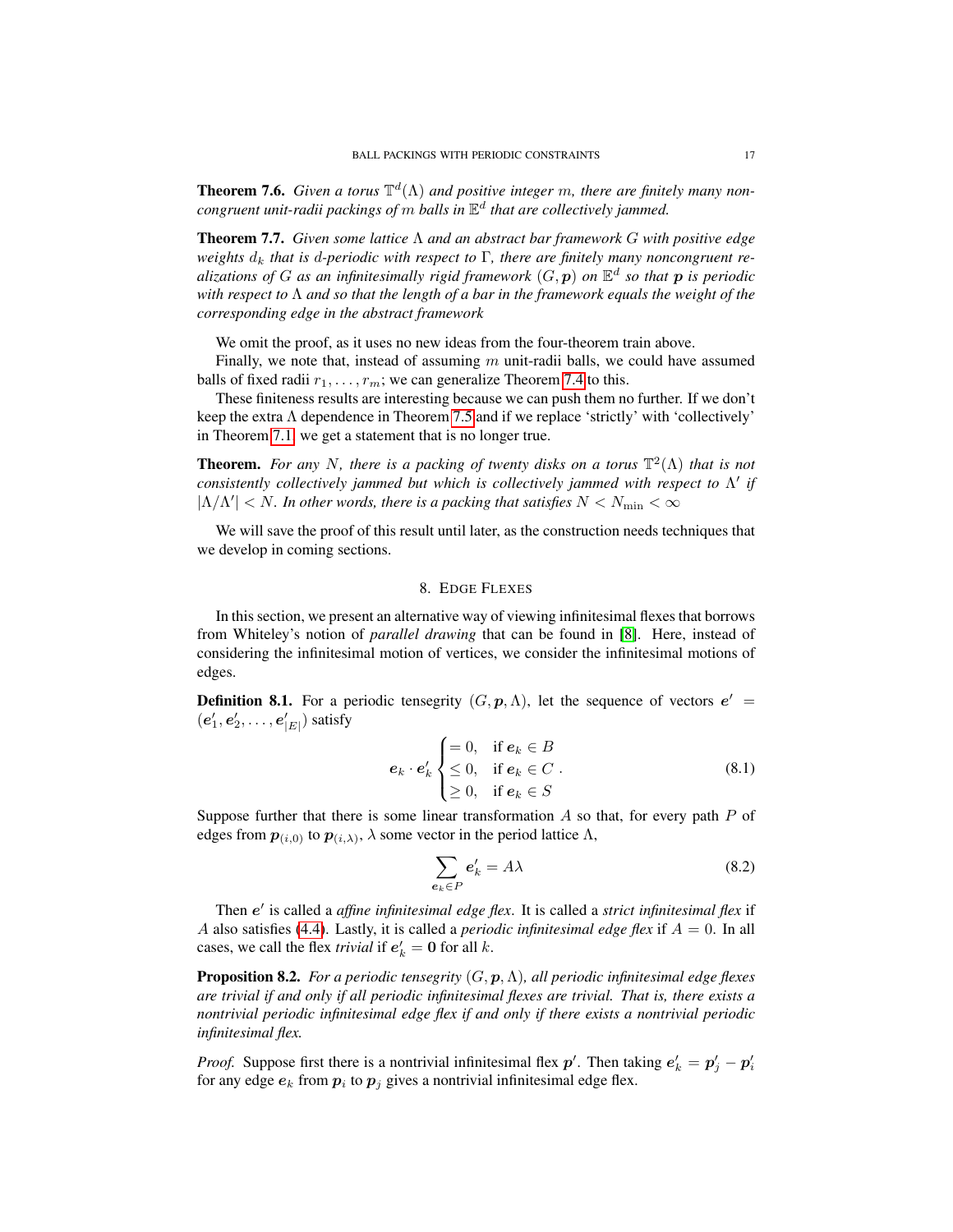Suppose instead that there is a nontrivial infinitesimal edge flex  $e'$ . Let us fix  $p'_i$  to be some vector in  $\mathbb{E}^d$ . Then, for any vertex  $p_j$ , the sum of  $e'_k$  along any directed path from i to *j* is some constant  $c'_j$ . Letting  $p'_j = c'_j + p'_i$  gives a nontrivial infinitesimal flex  $p'$ .  $\Box$ 

The analogues for affine and strict infinitesimal edge flexes may be proved in the same manner, so we omit their proofs.

Proposition 8.3. *For a periodic tensegrity* (G, p,Λ)*, all affine infinitesimal edge flexes are trivial if and only if all affine infinitesimal flexes are trivial.*

Proposition 8.4. *For a periodic tensegrity* (G, p,Λ)*, all strict infinitesimal edge flexes are trivial if and only if all strict infinitesimal flexes are trivial.*

For planar frameworks in  $\mathbb{E}^2$ , we realize that every edge cycle can be decomposed as a sum of cycles around faces. Denoting a pair of generators for  $\Lambda$  by  $g_1$  and  $g_2$ , we see that every path from  $p_{(i,0)}$  to  $p_{(i,a_1g_1+a_2g_2)}$  can be decomposed as  $a_1$  arbitrary paths from  $p_{(i,0)}$  to  $p_{(i,g_1)}$ ,  $a_2$  arbitrary paths from  $p_{(i,0)}$  to  $p_{(i,g_2)}$ , and some set of cycles. From this, we get the following proposition.

<span id="page-17-4"></span>**Proposition 8.5.** A planar periodic sequence of vectors  $e^t$  is a periodic infinitesimal flex *of a periodic tensegrity if and only if it satisfies* [\(8.1\)](#page-16-0) *and*

- 1) *The sum of edge flexes around any face is zero.*
- 2) For some path from  $p_{(0,0)}$  to  $p_{(0,g_1)}$ , the sum of edge flexes is zero.
- 3) For some path from  $p_{(0,0)}$  to  $p_{(0,g_2)}$ , the sum of edge flexes is zero.

There is another simplification in the case that the planar tensegrities are bar frameworks. If every edge  $e_k$  is a bar, we find that  $e'_k$  is normal to  $e_k$ , so we may instead consider scalars  $\alpha_k$  such that  $e'_k = \alpha_k R(\pi/2)e_k$ , where  $R(\theta)$  is the matrix for rotation by  $\theta$ . An edge flex  $e'$  is then uniquely determined by the sequence of real numbers  $\alpha = (\alpha_1, \dots, \alpha_{|E|})$ . We call  $\alpha_k$  the infinitesimal rotation of the edge  $e_k$  induced by the flex  $\alpha$ .

The infinitesimal rotation of the edges of triangles and rhombi are then clear.

<span id="page-17-1"></span>**Lemma 8.6.** For any triangle determined by edges  $e_{i_1}, e_{i_2}, e_{i_3}$ , the infinitesimal rotations  $\alpha_{i_1}, \alpha_{i_2},$  and  $\alpha_{i_3}$  are equal.

<span id="page-17-2"></span>**Lemma 8.7.** For a rhombus, determined by edges  $e_{i_1}, e_{i_2}, e_{i_3}, e_{i_4}$ , the infinitesimal rota*tions of parallel edges are the same, with*  $\alpha_{i_1} = \alpha_{i_3}$  *and*  $\alpha_{i_2} = \alpha_{i_4}$ *.* 

Both triangles and rhombi appear frequently in the bar frameworks corresponding to equal-radii packings. Thus, these two lemmas aid greatly in simplifying the calculations for jammedness of equal-radii packings, as can be seen in Section [9.](#page-17-0)

### 9. EXAMPLES OF PACKINGS

<span id="page-17-0"></span>In this section, we give a few examples of disk packings with unusual jamming properties.

9.1. A Low-Density Consistently Collectively Jammed Example. Our first example of a disk packing has the contact graph seen in Figure [6.](#page-18-0) There is a huge dodecahedral hole in this packing, leading to the low density of  $\delta \approx 0.59$ . However, it is still consistently collectively jammed.

<span id="page-17-3"></span>Proposition 9.1. *The packing represented by the packing graph in Figure [6](#page-18-0) has density*  $\delta = \frac{4\pi}{\epsilon \sqrt{2}}$  $\frac{4\pi}{6\sqrt{3}+11} \approx 0.59$  and is consistently collectively jammed.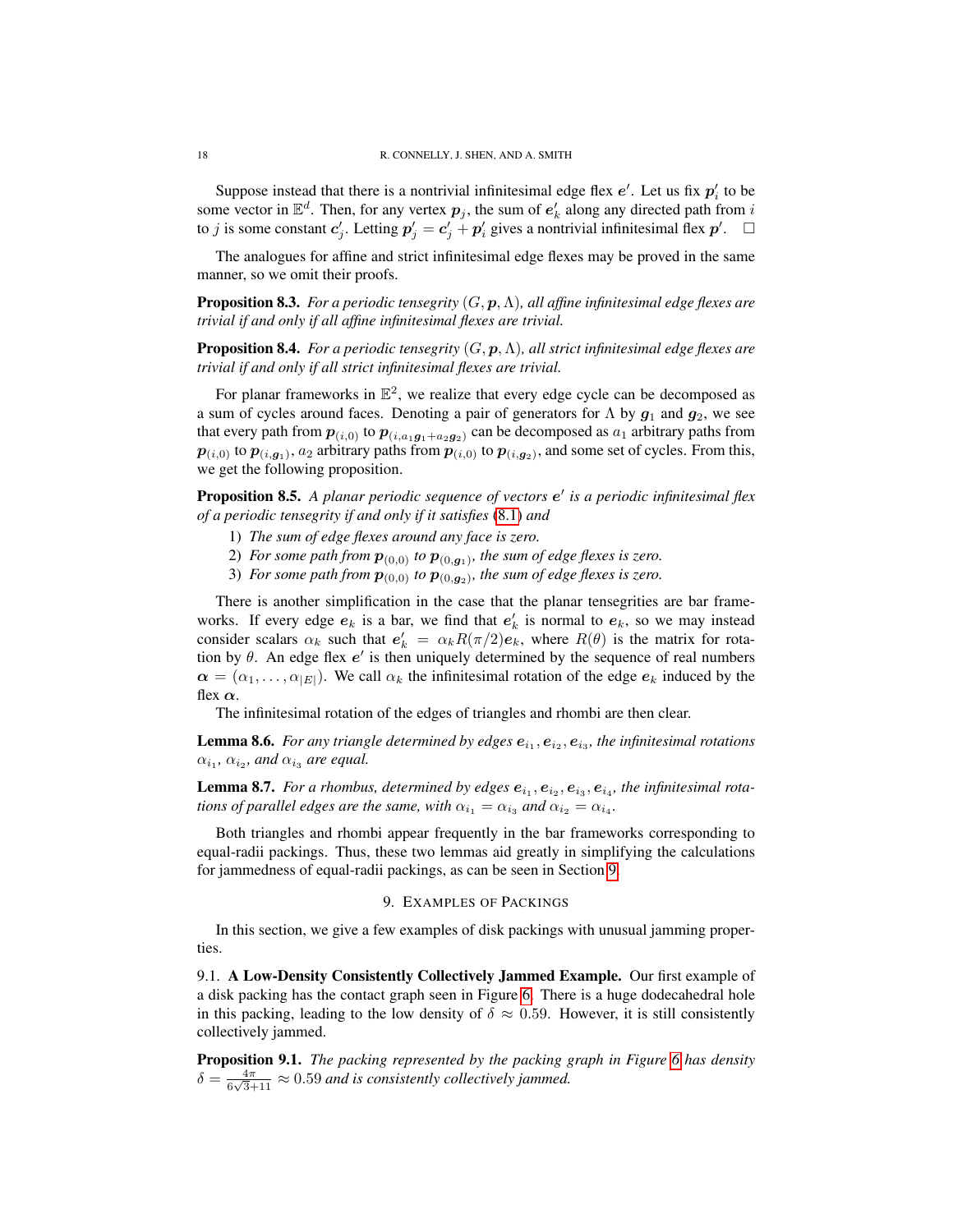

<span id="page-18-0"></span>FIGURE 6. Shown on the left is a contact graph of a single period of the packing. On the right is the contact graph of 2 by 2 tiling of the period of the packing. The bolded edges show equalities of infinitesimal edge rotations; we see from this that  $\alpha_2 = \alpha_4 = \alpha_{12}$ .

*Proof.* It is simple to count 12 equilateral triangles, 5 squares, and 1 regular dodecagon as the faces of the graph. There are thus 34 edges, and 16 vertices. If the packing radius is  $\frac{1}{2}$ , then the total area of the disks is  $4\pi$ , and the area of the torus is then  $6\sqrt{3} + 11$ . Thus, the density is  $\delta = \frac{4\pi}{6\sqrt{3}}$  $\frac{4\pi}{6\sqrt{3}+11}$ .

By Theorems [3.1,](#page-3-0) [3.2,](#page-3-1) and [3.4,](#page-4-1) it suffices to show that there exists a negative equilibrium stress and that the bar framework is infinitesimally rigid on all finite covers. Consider the dual graph with vertices at the center of each face and edges joining the centers of two adjacent faces. Assign each edge  $e_k$  a stress  $\omega_k$  of the negative magnitude of the corresponding edge on its dual. This gives an equilibrium stress that works for any finite cover.

We now consider a single dodecagon in this framework. We label the rightmost edge of the dodecagon  $e_1$ , the edge adjacent counterclockwise to  $e_1 e_2$ , and so on up to  $e_{12}$ . We label the corresponding infinitesimal edge rotations  $\alpha_1, \dots, \alpha_{12}$ . By considering the geometry seen in Figure [6](#page-18-0) and using Lemmas [8.6](#page-17-1) and [8.7,](#page-17-2) we find that  $\alpha_{12} = \alpha_2 = \alpha_4$ ,  $\alpha_3 = \alpha_5 = \alpha_7$ ,  $\alpha_6 = \alpha_8 = \alpha_{10}$ , and  $\alpha_9 = \alpha_{11} = \alpha_1$ . Verifying these equalities is a simple and beautiful task.

Next, we know that edge flexes around the dodecagon are zero; we find that

$$
0 = R(\pi/2)(\alpha_{12}(e_{12}+e_2+e_4)+\alpha_3(e_3+e_5+e_7)+\alpha_6(e_6+e_8+e_{10})+\alpha_9(e_9+e_{11}+e_1))
$$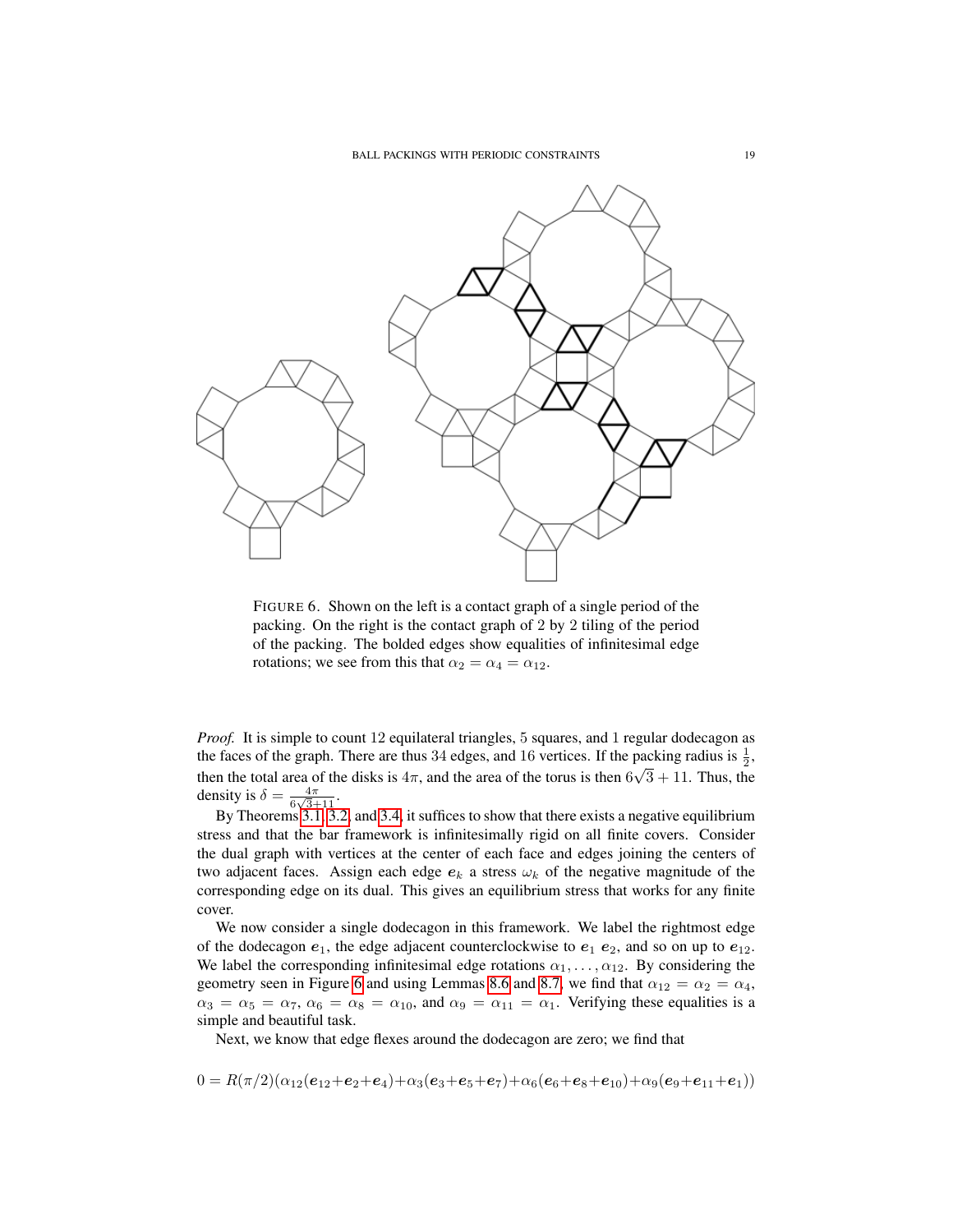The rotation matrix is invertible, so we can ignore it in this equation. Remembering that opposite sides of the dodecagon are parallel, this reduces to

$$
0 = (\alpha_{12} - \alpha_6)(e_{12} + e_2 + e_4) + (\alpha_3 - \alpha_9)(e_3 + e_5 + e_7)
$$

But  $(e_{12} + e_2 + e_4)$  and  $(e_3 + e_5 + e_7)$  are linearly independent, so we find that  $\alpha_{12} = \alpha_6$ and  $\alpha_3 = \alpha_9$ . In other words, the infinitesimal rotations of the even edges are all equal and the infinitesimal rotations of the odd edges are all equal. Again by considering the geometry seen in Figure [6](#page-18-0) and using Lemmas [8.6](#page-17-1) and [8.7,](#page-17-2) we find that the even infinitesimal rotation for any dodecagon equals the even infinitesimal rotation for any other dodecagon and that the odd infinitesimal rotation for any dodecagon equals the odd infinitesimal rotation for every other dodecagon.

Next, no matter what period  $\Lambda$  we choose,  $\Lambda$  will contain some integer multiple k of the vector  $(\sqrt{3} + 1, -\sqrt{3} - 2)$ , a basis vector for the finest period lattice. The sum of the edge flexes along this path will be  $kR(\pi/2)(\alpha_{12}(1, -\sqrt{3}) + \alpha_3(\sqrt{3}, -2))$ . For this to equal zero, we find  $\alpha_{12} = \alpha_3 = 0$ . Then the only periodic infinitesimal edge flex of the bar framework is trivial, and we are done.

 $\Box$ 

This packing is clearly not strictly jammed, and by perturbing the lattice we find slightly denser packings on a continuum of lattices. By a more general version of the argument used in Proposition [9.1,](#page-17-3) we find that these packings will also be consistently collectively jammed. Now, by scaling the packing and taking an appropriate sublattice, we find a packing with density  $\delta = \frac{4\pi}{6\sqrt{2}}$  $\frac{4\pi}{6\sqrt{3}+11}$  on a lattice arbitrarily close to any preselected lattice. By slightly perturbing this packing, we find that, on any lattice, there is a consistently collectively jammed packing with density  $\delta < \frac{4\pi}{6\sqrt{3}+11} + \epsilon$  for any  $\epsilon > 0$ . This is, in particular, an unexpectedly low density for the *triangular lattice*, the lattice generated by √  $(1,0)$  and  $(-1/2, \sqrt{3}/2)$ .

9.2. A Packing First Unjammed on an Arbitrarily Large Period Lattice. We now have the machinery to deal with the example mentioned at the end of Section [7](#page-14-2)

<span id="page-19-1"></span>**Theorem 9.2.** For any N, there is a packing of twenty disks on a torus  $\mathbb{T}^d(\Lambda)$  that is *not consistently collectively jammed but which is collectively jammed with respect to*  $Λ'$  *if*  $|\Lambda/\Lambda'| < N$ . In other words, there is a packing that satisfies  $N < N_{\rm min} < \infty$ 

Our example is seen in Figure [7.](#page-20-14) This packing is not strictly jammed, and by adjusting the lattice we can change the shape of the two pentagons in the lattice. The shape of the pentagon determines a crucial *shape constant* x that describes the flexibility properties of the packing, as we find that the packing will be flexible with respect to the phase  $(\mu, \mu')$  if and only if

<span id="page-19-0"></span>
$$
\frac{\text{Re}(\mu') - 1}{\text{Re}(\mu) - 1} = x \tag{9.1}
$$

Through some technical work that we leave for the Appendix, we find that there is some interval  $I \subset \mathbb{R}^{\geq 0}$  so that for any  $x \in I$  there is a collectively jammed packing with shape constant x. The values of x arising from [\(9.1\)](#page-19-0) are dense in  $\mathbb{R}^{\geq 0}$ , and this clearly remains true if we ignore the finite number of cases where  $\mu$  and  $\mu'$  both have order less than N. Choosing one of these  $x$  from the interval  $I$ , we find a packing with twenty disks that satisfies  $N < N_{\text{min}} < \infty$ .

This packing is also interesting because its corresponding bar framework is never phaseperiodically infinitesimally rigid but can be consistently infinitesimally rigid by choosing an x that is never a solution to [\(9.1\)](#page-19-0) if  $\mu$  and  $\mu'$  both have finite orders.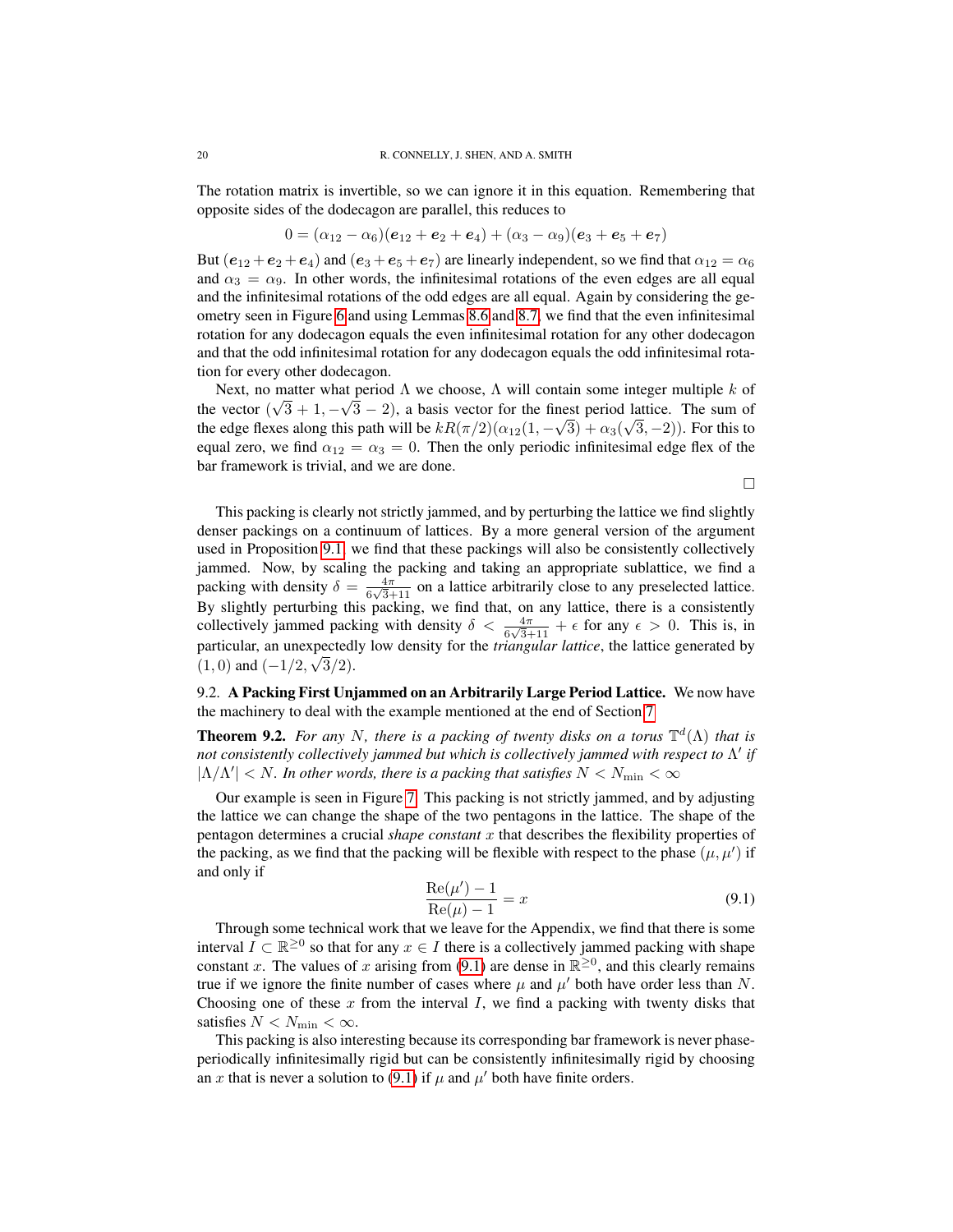

<span id="page-20-14"></span>FIGURE 7. Graph of the twenty-disk example. Some edges are bolded to emphasize the periodicity of the example.

#### **REFERENCES**

- <span id="page-20-12"></span>[1] S. Basu, R. Pollack, and M.-F. Roy. *Algorithms in Real Algebraic Geometry*. Springer, 2000.
- <span id="page-20-6"></span>[2] Ciprian Borcea. Periodic rigidity. Lecture from July 19, 2012, 09:30-10:35, July 2012.
- <span id="page-20-0"></span>[3] Ciprian S. Borcea and Ileana Streinu. Periodic frameworks and flexibility. *Proceedings of the Royal Society A*, 466:2633 – 2649, September 2010.
- <span id="page-20-1"></span>[4] Ciprian S. Borcea and Ileana Streinu. Minimally rigid periodic graphs. *Bull. Lond. Math. Soc.*, 43(6):1093– 1103, 2011.
- <span id="page-20-4"></span>[5] Robert Connelly. Juxtapositions rigides de cercles et de spheres. I. Juxtapositions finies. ` *Structural Topology*, (14):43–60, 1988. Dual French-English text.
- <span id="page-20-3"></span>[6] Robert Connelly. Rigidity of packings. *European Journal of Combinatorics*, 29:1862–1871, 2008.
- <span id="page-20-2"></span>[7] Robert Connelly and William Dickinson. Periodic planar disk packings. *arXiv*, February 2012.
- <span id="page-20-8"></span>[8] Henry Crapo and Walter Whiteley. Spaces of stresses, projections and parallel drawings for spherical polyhedra. *Beitrage Algebra Geom. ¨* , 35(2):259–281, 1994.
- <span id="page-20-5"></span>[9] Aleksandar Donev, Salvatore Torquato, Frank H. Stillinger, and Robert Connelly. A linear programming algorithm to test for jamming in hard-sphere packings. *J. Comput. Phys.*, 197(1):139–166, 2004.
- <span id="page-20-7"></span>[10] Martin T. Dove, Alexandra K A Pryde, Volker Heine, and Kenton D Hammonds. Exotic distributions of rigid unit modes in the reciprocal spaces of framework aluminosilicates. *J. Phys.: Condens. Matter*, 19, 2007.
- <span id="page-20-10"></span>[11] William Fulton and Joe Harris. *Representation Theory: a first course*. Graduate Texts in Mathematics. Springer, New York, 2004.
- <span id="page-20-11"></span>[12] V. Kapko, M.M.J. Treacy, M. F. Thorpe, and S. D. Guest. On the collapse of locally isostatic networks. *Proceedings of the Royal Society A*, 465:3517–3530, August 2009.
- <span id="page-20-9"></span>[13] CN Likos and C. L. Henley. Complex alloy phases for binary hard-disk mixtures. *Philos. Mag. B.*, 68:85– 113, 1993.
- <span id="page-20-13"></span>[14] Cong Ling. On the proximity factors of lattice reduction-aided decoding. IEEE, July 2006.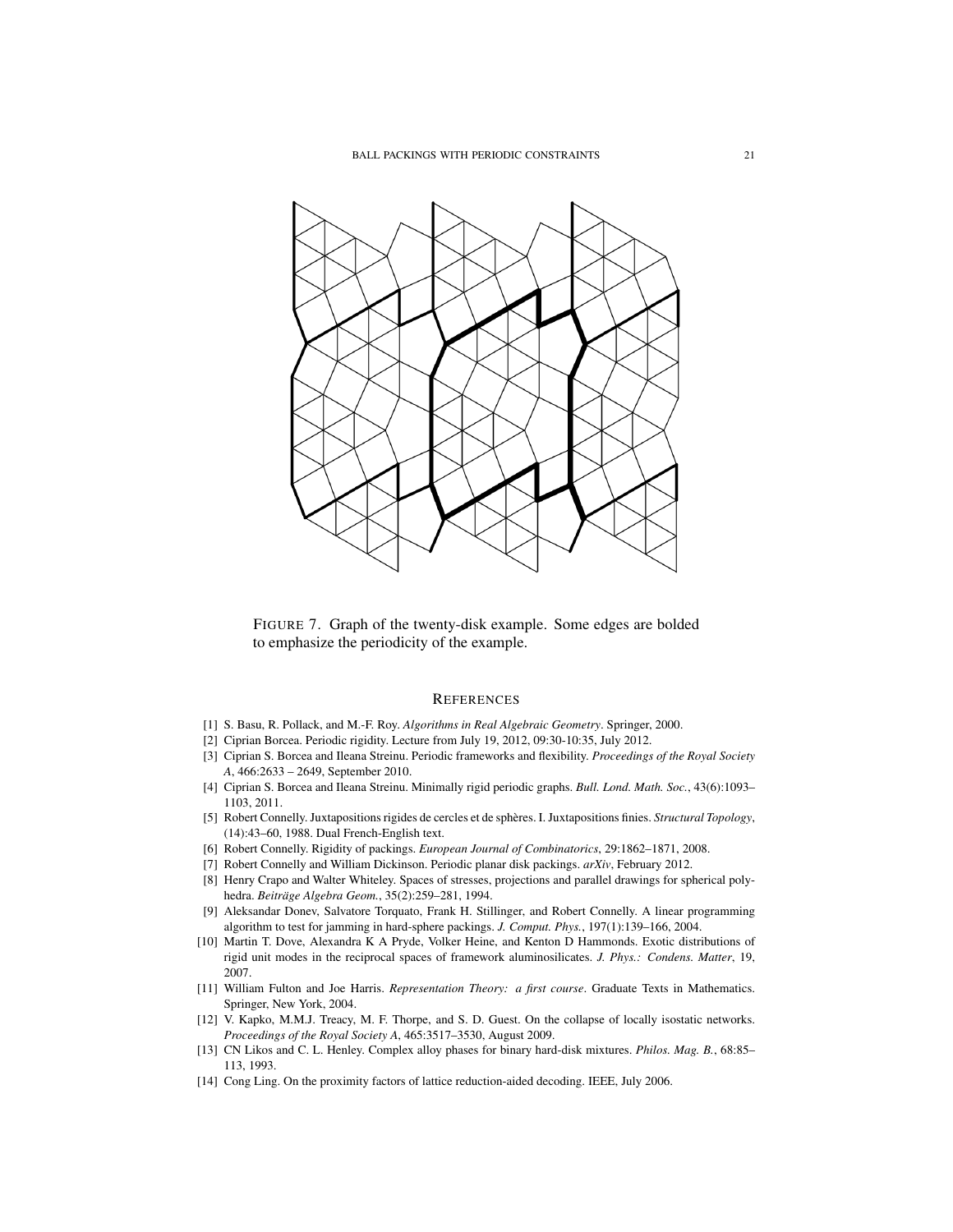- <span id="page-21-2"></span>[15] Justin Malestein and Louis Theran. Generic rigidity of frameworks with orientation-preserving crystallographic symmetry. *arXiv:1108.2518v2*, pages 1–70, 2011.
- <span id="page-21-8"></span>[16] John W. Milnor. *Singular Points of Complex Hypersurfaces*. Annals of Mathematics Studies. Princeton UP, 1961.
- <span id="page-21-6"></span>[17] John C. Owen and Stephen C. Power. Infinite bar-joint frameworks, crystals and operator theory. *New York J. of Math.*, 17:445 – 490, 2011.
- <span id="page-21-1"></span>[18] Stephen C. Power. Crystal frameworks, symmetry and affinely periodic flexes. *arXiv*, 2011.
- <span id="page-21-7"></span>[19] Stephen C. Power. Polynomials for crystal frameworks and the rigid unit mode spectrum. *Proceedings of the Royal Society A*, 2011.
- <span id="page-21-3"></span>[20] Elissa Ross. *Geometric and Combinatorial Rigidity of Periodic Frameworks as Graphs on the Torus*. PhD thesis, York University, May 2011.
- <span id="page-21-4"></span>[21] B. Roth and W. Whiteley. Tensegrity frameworks. *Trans. of the American Math. Soc.*, 265:419–446, June 1981.
- <span id="page-21-0"></span>[22] S. Torquato and F. H. Stilinger. Jammed hard-particle packings: From kepler to bernal and beyond. *Reviews of Modern Physics*, 82:2633–2672, July 2010.
- <span id="page-21-5"></span>[23] Franz Wegner. Rigid-unit modes in tetrahedral crystals. *J. Phys.: Condens. Matter*, 19, 2007.

#### APPENDIX A. AN INCONSISTENTLY JAMMED TWENTY DISK PACKING

We now give a full proof of Theorem [9.2.](#page-19-1)

**Theorem.** For any N, there is a packing of twenty disks on a torus  $\mathbb{T}^d(\Lambda)$  that is not *consistently collectively jammed but which is collectively jammed with respect to*  $Λ'$  *if*  $|\Lambda/\Lambda'| < N$ . In other words, there is a packing that satisfies  $N < N_{\text{min}} < \infty$ .

*Proof.* We consider the packing with the contact graph seen in Figure [7.](#page-20-14) The flexibility of the packing depends on the shape of the two pentagons in the contact graph. In particular, if this packing is collectively jammed, we find that roots of unity  $(\mu, \mu')$  will give a phaseperiodic flex if and only if

<span id="page-21-10"></span>
$$
\frac{\text{Re}(\mu') - 1}{\text{Re}(\mu) - 1} = \frac{\cot(\delta - \alpha) - \cot(\gamma - \alpha)}{\cot(\beta - \alpha) - \cot(\gamma - \alpha)}
$$
(A.1)

where  $\delta$ ,  $\gamma$ , and  $\beta$  are the angles of the pentagon as seen in Figure [8.](#page-21-9) To prove this, we need



<span id="page-21-9"></span>FIGURE 8. The two pentagons. Vectors are labeled with their angle.

to consider edge flexes. Suppose that there is an infinitesimal rotation hat is phase-periodic with respect to  $(\mu, \mu')$ ; this is equivalent to a infinitesimal flex phase periodic with respect to  $(\mu, \mu')$ . We denote the five infinitesimal rotations of the lower pentagon in the main cell of Figure [8](#page-21-9) by  $a, b, c, d$ , and  $r$ . Phase periodicity forces the same pentagon in the other cells to equal this times some product of powers of  $\mu$  and  $\mu'$ , as seen in Figure [9.](#page-22-0)

We start by assuming that this packing is collectively jammed. Then we only need to consider the case where one of  $\mu$ ,  $\mu'$  does not equal one. But this forces r to equal zero, as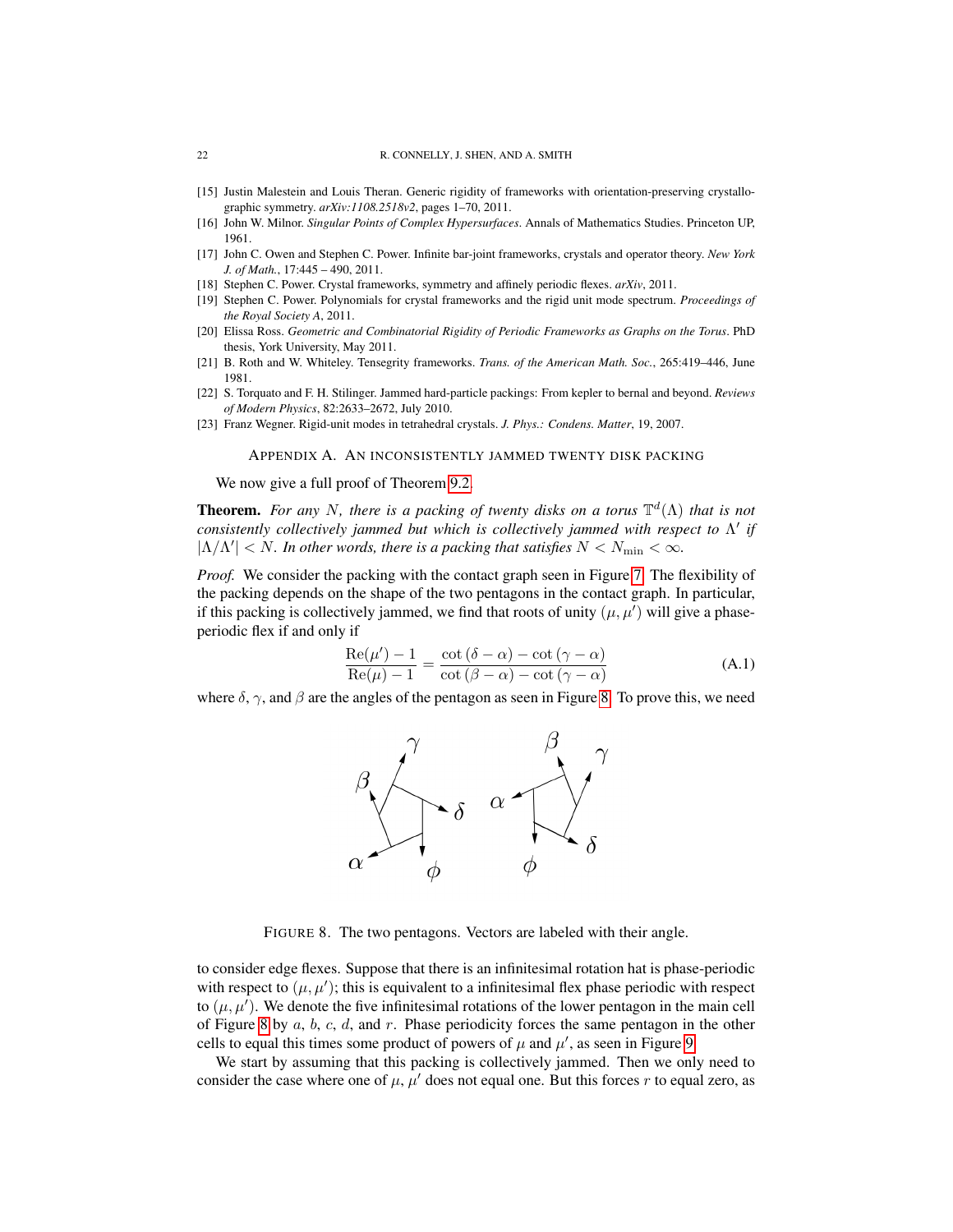$\mu' r = r$  and  $\mu r = r$ , as seen in Figure [10.](#page-22-1) The flexes must sum to zero around the two



<span id="page-22-0"></span>FIGURE 9. Contact graph for twenty-disk example with edge flexes labeled.



<span id="page-22-1"></span>FIGURE 10.  $\mu r = r$ 

pentagons, so we get

- $a\cos\alpha + b\cos\beta + c\cos\gamma + d\cos\delta + r\cos\phi = 0$  (A.2)
- <span id="page-22-2"></span> $a \sin \alpha + b \sin \beta + c \sin \gamma + d \sin \delta + r \sin \phi = 0$  (A.3)
- $a\cos\alpha + b\mu'\cos\beta + c\mu'\mu\cos\gamma + d\mu\cos\delta + r\cos\phi = 0$  (A.4)
- $a\sin\alpha + b\mu'\sin\beta + c\mu'\mu\sin\gamma + d\mu\sin\delta + r\sin\phi = 0$  (A.5)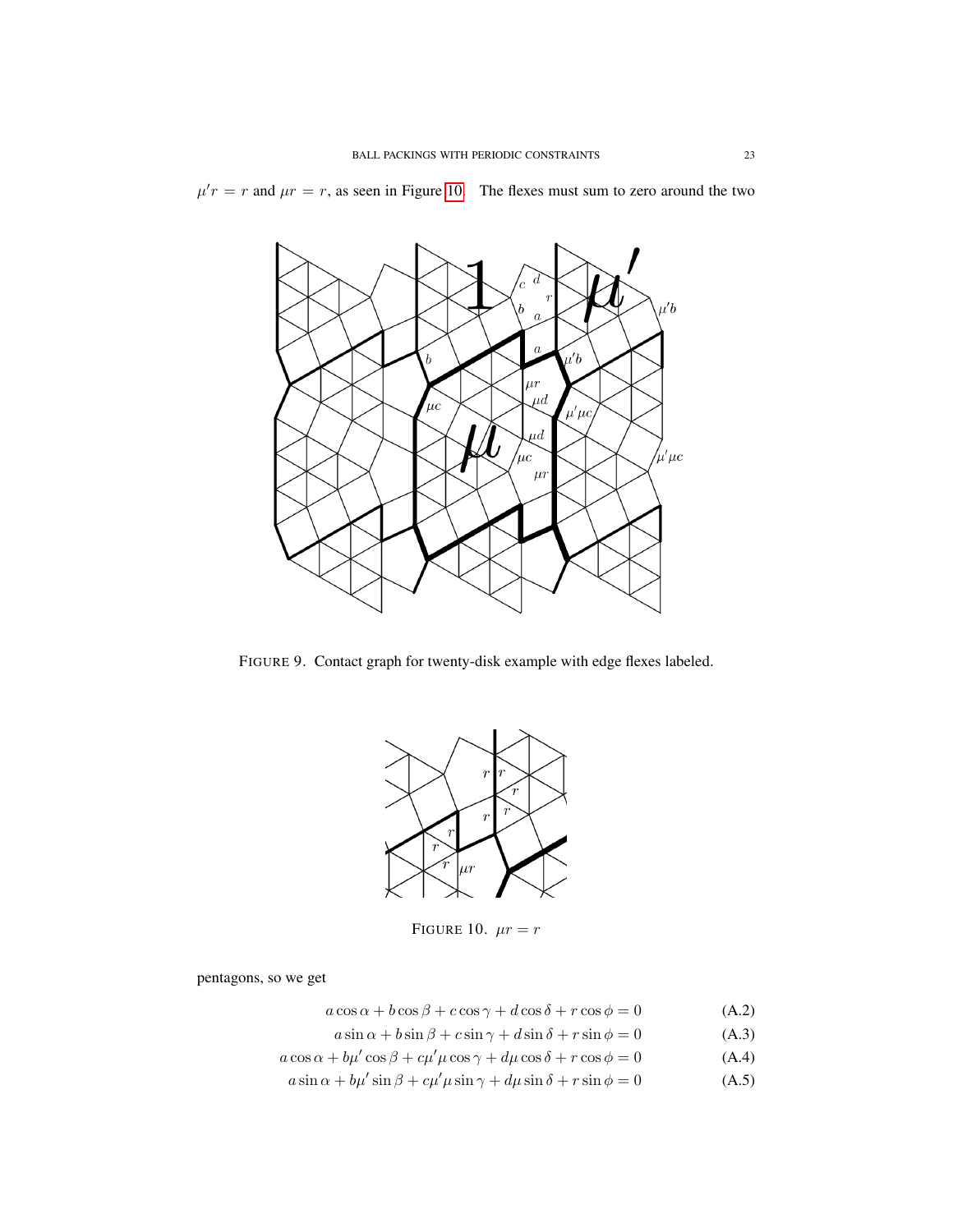We have  $r = 0$ , and without loss of generality we can take  $\alpha = 0$ . Then there is an edge flex if and only if

$$
\left(\begin{array}{cccc} 1 & \cos\beta & \cos\gamma & \cos\delta\\ 0 & \sin\beta & \sin\gamma & \sin\delta\\ 1 & \mu'\cos\beta & \mu'\mu\cos\gamma & \mu\cos\delta\\ 0 & \mu'\sin\beta & \mu'\mu\sin\gamma & \mu\sin\delta \end{array}\right)
$$

is singular, or equivalently if it has zero determinant. The determinant of this equals

$$
\left|\begin{array}{cccc} 1 & \cos\beta & \cos\gamma & \cos\delta\\ 0 & \sin\beta & \sin\gamma & \sin\delta\\ 0 & (\mu'-1)\cos\beta & (\mu'\mu-1)\cos\gamma & (\mu-1)\cos\delta\\ 0 & (\mu'-1)\sin\beta & (\mu'\mu-1)\sin\gamma & (\mu-1)\sin\delta \end{array}\right.
$$

 $\overline{\phantom{a}}$  $\overline{\phantom{a}}$  $\overline{\phantom{a}}$  $\overline{\phantom{a}}$ I  $\overline{\phantom{a}}$  $\overline{\phantom{a}}$  $\overline{\phantom{a}}$ 

> $\overline{\phantom{a}}$  $\overline{\phantom{a}}$  $\overline{\phantom{a}}$  $\overline{\phantom{a}}$  $\overline{\phantom{a}}$  $\vert$

or

$$
\begin{array}{cc}\n\sin \beta & \sin \gamma & \sin \delta \\
(\mu' - 1) \cos \beta & (\mu' \mu - 1) \cos \gamma & (\mu - 1) \cos \delta \\
(\mu' - 1) \sin \beta & (\mu' \mu - 1) \sin \gamma & (\mu - 1) \sin \delta\n\end{array}
$$

which equals

 $\overline{\phantom{a}}$  $\overline{\phantom{a}}$  $\overline{\phantom{a}}$  $\downarrow$ I  $\vert$ 

$$
\sin \beta \sin \gamma \sin \delta \begin{vmatrix} 1 & 1 & 1 \\ (\mu' - 1) \cot \beta & (\mu' \mu - 1) \cot \gamma & (\mu - 1) \cot \delta \\ (\mu' - 1) & (\mu' \mu - 1) & (\mu - 1) \end{vmatrix}
$$

If  $\beta$ ,  $\gamma$  or  $\delta$  are multiples of  $\pi$ , we do not get a well-defined packing, so we remove the leading sine terms to this product. Taking the determinant now, we find that the condition for a flex is

$$
(1 - \mu'\mu)(1 - \mu)(\cot \gamma - \cot \delta) +
$$

$$
(1 - \mu)(1 - \mu')(\cot \delta - \cot \beta) +
$$

$$
(1 - \mu')(1 - \mu'\mu)(\cot \beta - \cot \gamma) = 0
$$

or rather

$$
A\mu'^2 + B\mu' + C = 0
$$

where  $A = C = \mu(\cot \beta - \cot \gamma)$  and B equals

$$
\mu\left(-2\cot\beta + (2 - \frac{1}{\mu} - \mu)\cot\delta + (\frac{1}{\mu} + \mu)\cot\gamma\right)
$$

Take out a factor of  $\mu$ , and note that  $1/\mu + \mu = 2\text{Re}(\mu)$  for  $|\mu| = 1$ . This makes A, B, and C all real. Then clearly

$$
\mu' = \frac{-B}{2A} \pm \sqrt{\left(\frac{B}{2A}\right)^2 - 1}
$$

which is a well-formed expression since  $A = 0$  leads to degenerate packings. The product of the two roots of this quadratic is one. Notice that if  $\left|\frac{B}{2A}\right| \leq 1$ , then the two roots from this are complex conjugates, which forces the root to satisfy  $\mu'\overline{\mu'} = 1$ , so that  $\mu'$  has absolute value one. If  $|\frac{B}{2A}| > 1$ , then neither root can have absolute value one. Then we get that there is a flex if and only if

$$
Re(\mu') = \frac{-B}{2A} = \frac{\cot \beta - Re(\mu) \cot \gamma - (1 - Re(\mu)) \cot \delta}{\cot \beta - \cot \gamma}
$$

and this leads us to [\(A.1\)](#page-21-10) by taking angles relative to  $\alpha$ .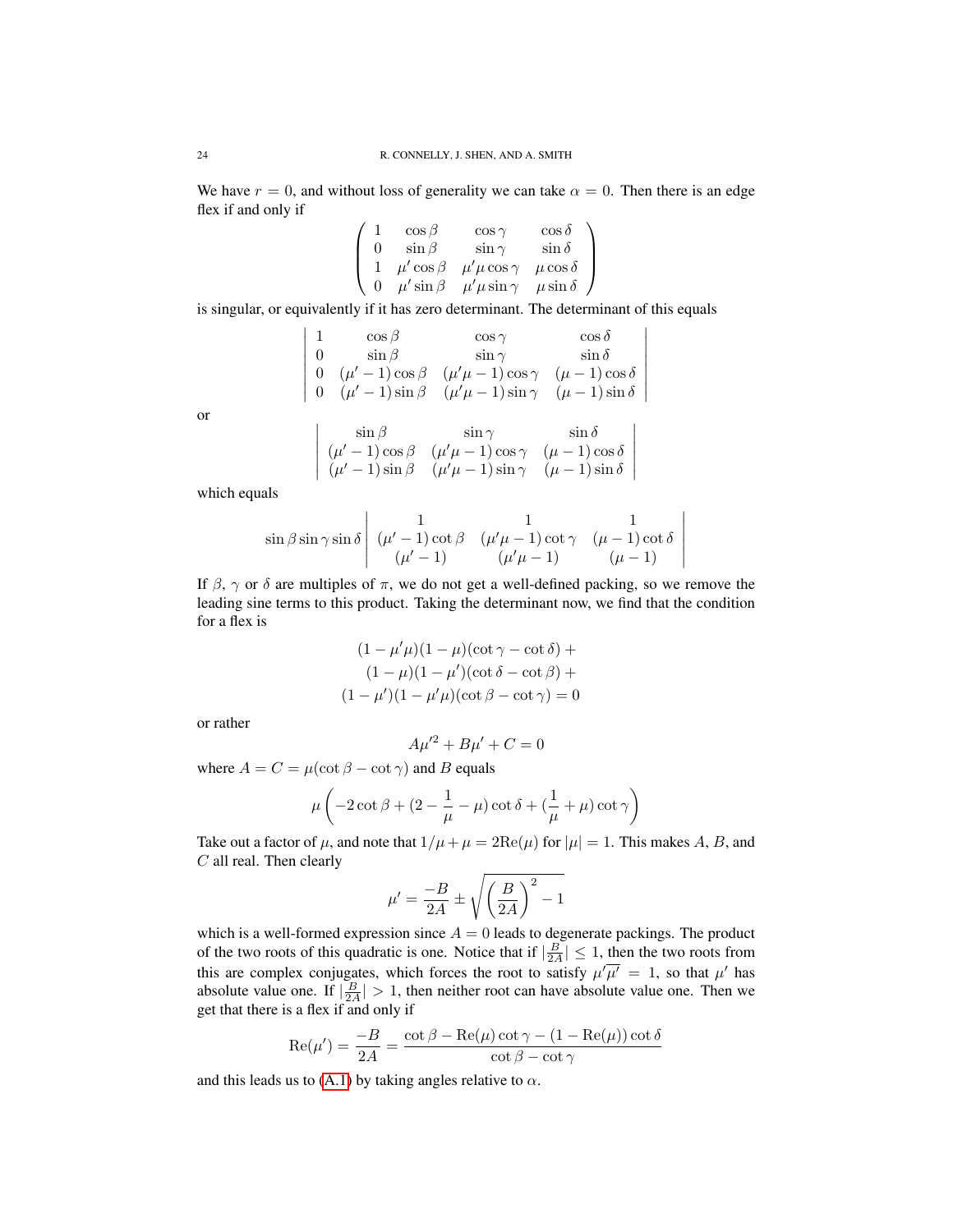It is clear that the values of

$$
x = \frac{\text{Re}(\mu') - 1}{\text{Re}(\mu) - 1}
$$

are dense in  $\mathbb{R}^{\geq 0}$  and remain dense if the finite number of cases where both  $\mu$  and  $\mu'$  have order less than  $N$  are removed. Then to prove the theorem we only need to show that there is some interval I in  $\mathbb{R}^{\geq 0}$  so that for any  $x \in I$  there is some tuple  $(\alpha, \beta, \gamma, \delta, \phi)$  that leads to a collectively jammed packing and which satisfies

<span id="page-24-1"></span>
$$
x = \frac{\cot(\delta - \alpha) - \cot(\gamma - \alpha)}{\cot(\beta - \alpha) - \cot(\gamma - \alpha)}
$$
(A.6)

To finish the theorem, we need to analyze a specific *realization* of this contact graph, to borrow a term from the theory of frameworks [\[20,](#page-21-3) [3\]](#page-20-0). Take  $AF = \arcsin(\frac{4}{5})$ ,  $AT =$  $arcsin(\frac{3}{10})$ . We consider the packing given by angles

$$
\alpha = 0
$$
  
\n
$$
\beta = -AF - AT
$$
  
\n
$$
\gamma = AF - AT + \pi
$$
  
\n
$$
\delta = -2AT + \pi
$$
  
\n
$$
\phi = \frac{\pi}{2} - AT
$$

There are five independent, technical properties that we need to show this packing satisfies to prove the theorem.

First, we need to show that these angles lead to a packing with the contact graph seen in Figure [7.](#page-20-14) This is easy. The angles can describe an equilateral pentagon, for

$$
e^{i\alpha} + e^{i\beta} + e^{i\gamma} + e^{i\delta} + e^{i\phi} = 0
$$

and the resultant rhombi all have acute angles greater than  $\pi/3$ .

Second, we need to show that the angles give a positive value of  $x$ , but this also is trivial. By calculation,  $x \approx 1.619$ .

Third, we need to show that this packing has a proper negative stress. To do this, we find a reciprocal diagram in Figure [11](#page-25-0) for a portion of the contact graph, and this reciprocal diagram will tessalate to give a reciprocal diagram for the whole packing. We generate a stress by assigning each edge in the contact graph a stress equal to negative the length of the corresponding edge in the reciprocal graph.

Fourth, we need to show that this packing is infinitesimally rigid as a bar framework. By Theorem [3.4,](#page-4-1) this and the third property will prove this packing collectively jammed. We need four new conditions, and these come from considering the second and third conditions of Proposition [8.5.](#page-17-4) Taking  $g_1$  to be the nearly vertical lattice generator, we find that the second condition gives

<span id="page-24-0"></span>
$$
4r\cos\phi + d\cos\delta + a = 0\tag{A.7}
$$

and

$$
4r\sin\phi + d\sin\delta = 0
$$

while taking the horizontal lattice generator to be  $g_2$ , we find the third condition gives

$$
3r\cos{(\phi + \pi/3)} + c\cos{\gamma} + d\cos{\delta} - r\cos{\phi} = 0
$$

and

$$
3r\sin{(\phi + \pi/3)} + c\sin{\gamma} + d\sin{\delta} - r\sin{\phi} = 0
$$